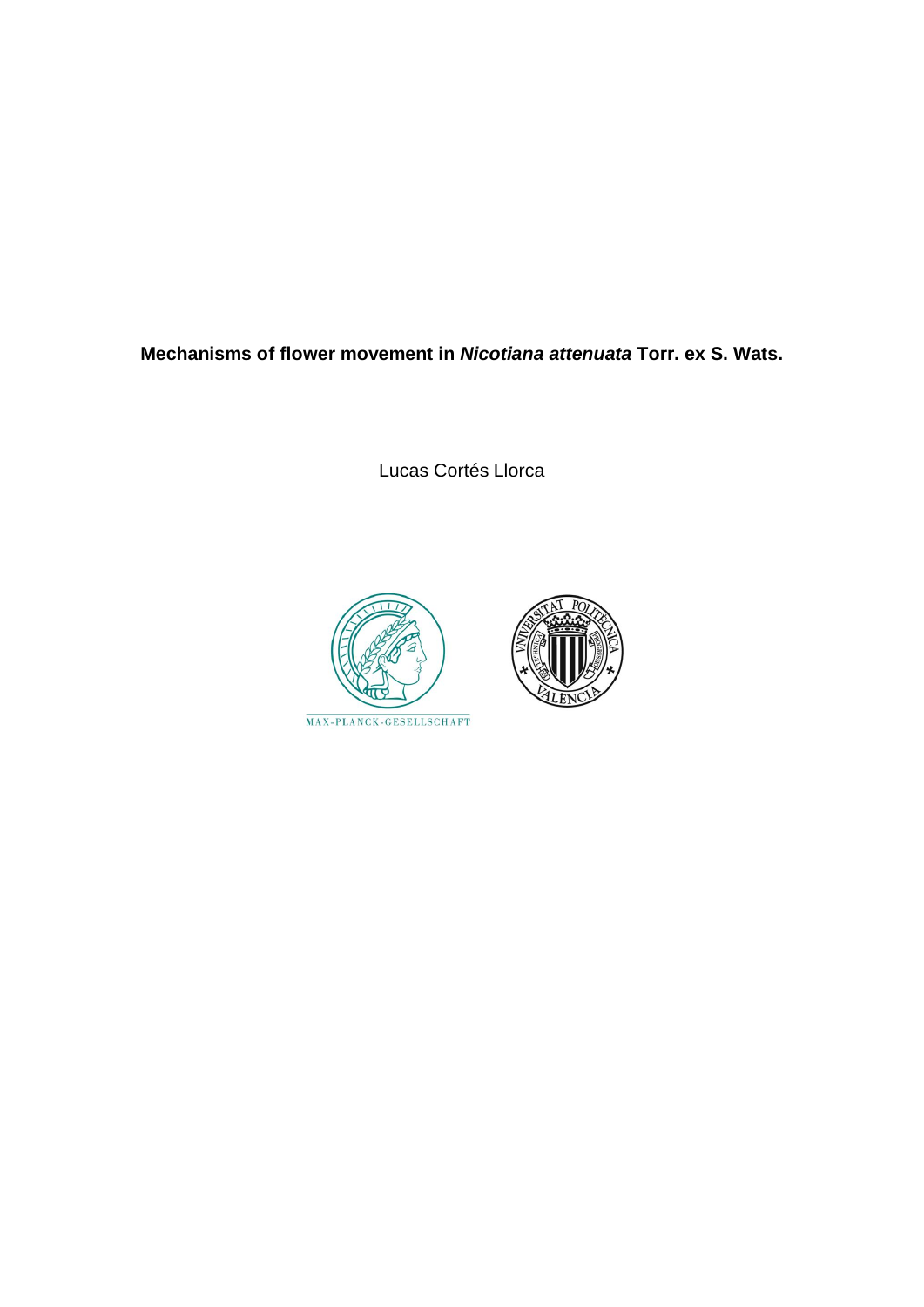# **Trabajo fin de master**

Título:

# **Mechanisms of flower movement in** *Nicotiana attenuata* **Torr. ex S. Wats.**

Autor: Lucas Cortés Ll.

Directores: Herminio Boira<sup>1</sup> and Ian T. Baldwin<sup>2</sup>

Supervisor: Sang-Gyu Kim<sup>2</sup>

<sup>1</sup>Departamento de Ecosistemas Agroforestales, Universidad Politécnica de Valencia,

Camino de Vera s/n, 07445, Valencia

<sup>2</sup>Department of Molecular Ecology, Max-Planck-Institute for Chemical Ecology, Hans-Knöll-Str. 8, 07743, Jena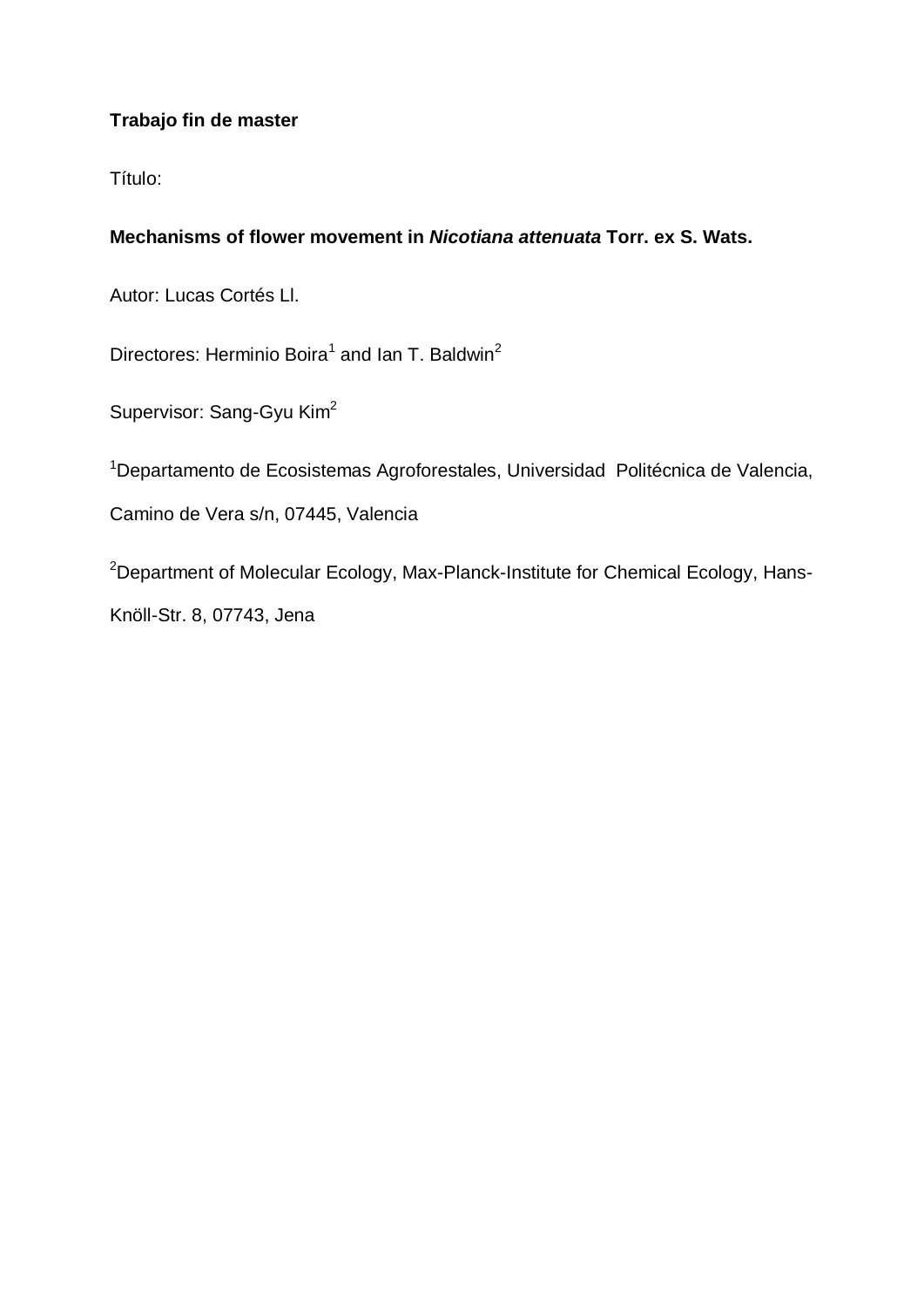*A Germán y Pacos*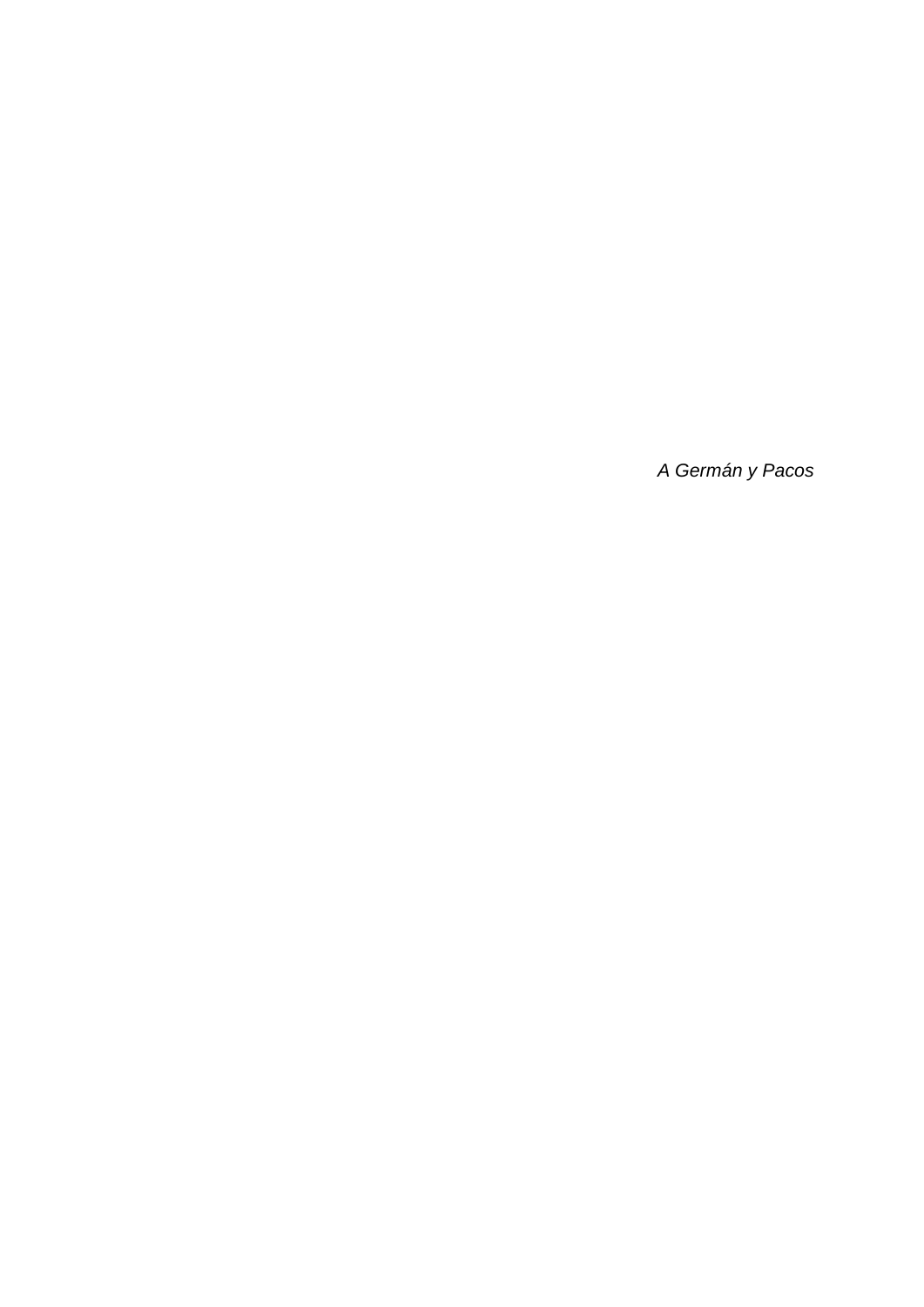### **Introduction**

Fine-tuning floral events to the environment is crucial for plant fitness. By changing flowering time, patterns of scent emission, nectar secretion, and flower orientation, plants are able to modulate their interactions with pollinators and herbivores, as well as tolerance against abiotic stress (1, 2, 3, 4). *Nicotiana attenuata*  (Solanaceae) is a postfire annual species of the *Artemisio tridentatae - Juniperetea osteospermae* plant community of the Great Basin biogeographical region (5). This species has perfect self-compatible flowers that are visited by hummingbirds, bees, and hawkmoths (6). Typically, flowers start to open at 16:00 hours, reach the maximal corolla extension at 20:00 hours and remain opened for the following three days. Considered as an opportunistic outcrosser, recent data obtained using microsatellite markers shows a surprisingly high outcrossing rate of 44% in naturally pollinated capsules (7). Prezigotic mate selection, emission on benzyl acetone (BA) in phase with pollinator activity or changing pollinators as a way to escape from herbivores are just some examples of the complex and subtlety mechanisms that characterize the reproductive biology of this species (8). In its natural habitat *N. attenuata* plants have to cope with UV-B radiation, drought, a numerous herbivore community (*Tupiocoris notatus* , *Empoasca* sp. , *Manduca* sp., *Corimelaena* sp., *Melanoplus sanguinipes*) and also fluctuations in pollinator populations (D. Kessler, personal communication). Having mechanisms to deal with this complex environment can significantly improve plant fitness, namely, maximizing seed set and outcrossing rates.

Plants have evolved the ability to move their organs by creating an axial asymmetric growth or changes in turgor within cells of specialized organs (pulvinus). Since de Marian first studies in 1729 on leaf movements of *Mimosa pudica*, our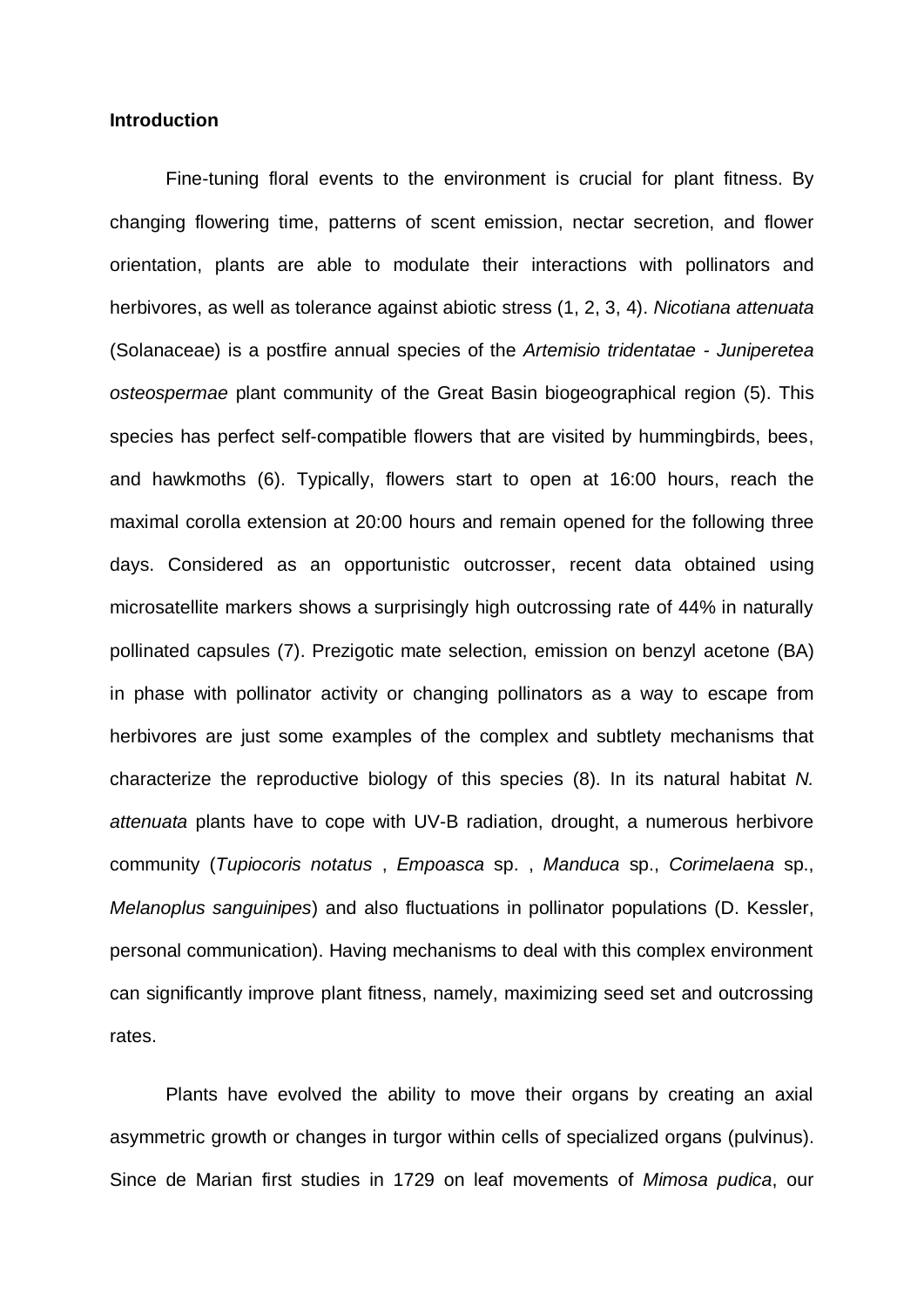knowledge on the physiological and molecular basis of plant movements has notably increased (9). Two of the best well-characterized plant movements are gravitropism and phototropism. According to the starch-statolith hypothesis, the amyloplasts effect plant growth responses to gravity. Similarly, phototropins (PHOT1 and PHOT2) mediiate plant growth responses to light (10). These growth responses have been widely studied in the opening of hypocotyl hook (11, 12). Hypocotyl straightening is caused by a differential growth and it is correlated to an asymmetric distribution of indole-3-acetic acid (IAA) between adaxial and abaxial flanks, as described by the Cholodny-Went theory (13). Nastic movements are essentially different from gravitropism and phototropisms as they do not respond in growth to a directional stimulus. These movements include the sleeping leaf movements of legume species in which cells in the extensor and flexor regions of the pulvinus swell in antiphase or the clasping leaves of the Venus fly trap (*Dionaea muscipula*) in response to mechanical stimulation (14, 15).

Compared to other floral traits, flower orientation has not attracted much attention and the functionality of this movement spans from pollinator partitioning to protection of pollen grains or facilitation of fertilized ovules development (16). The study of the mechanisms that regulate flower movement will ultimately lead to the understanding of its ecological function.

To characterize the flower movement of *N. attenuata*, we analysed a series of time-lapse acquired images from the anthesis day to flower senescence. Subsequently, we focused on the organ that mainly promoted the flower movement, the pedicel. To address whether changes in curvature were consequence of a differential growth between cells of the adaxial and abaxial parts of the pedicel, we measured cell area with histological techniques. Phytohormone analysis revealed the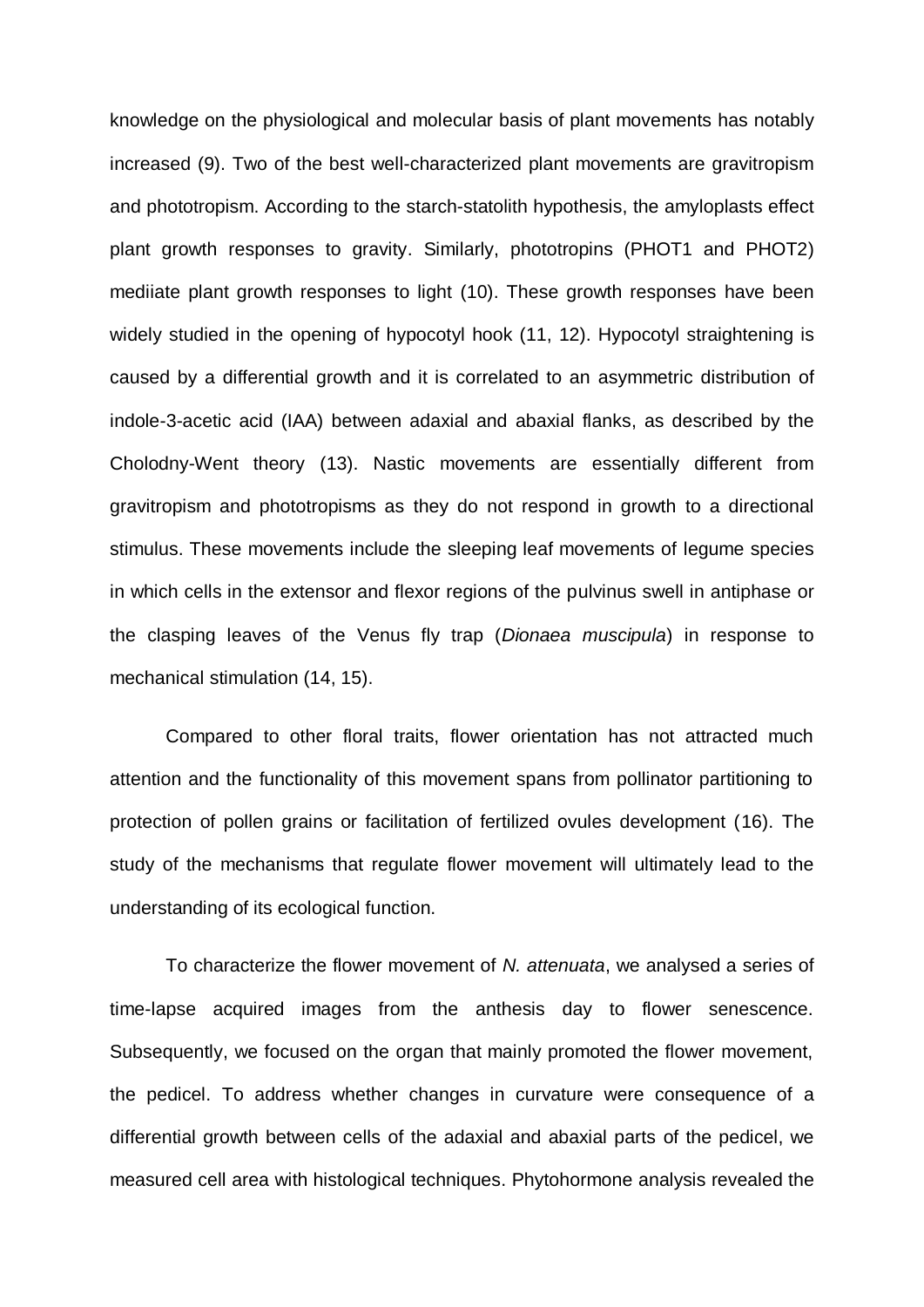accumulation patterns of IAA, indole-3-acetamide (IAM) and IAA-alanine (IAA-ala) overtime in opposite flanks of the pedicel. After establishing pedicel growth *in vitro*, we manipulate auxin asymmetric distribution by exogenously applying IAA or blocking auxin transport with 2,3,5-triiodobenzoic acid (TIBA) in different parts of the pedicel.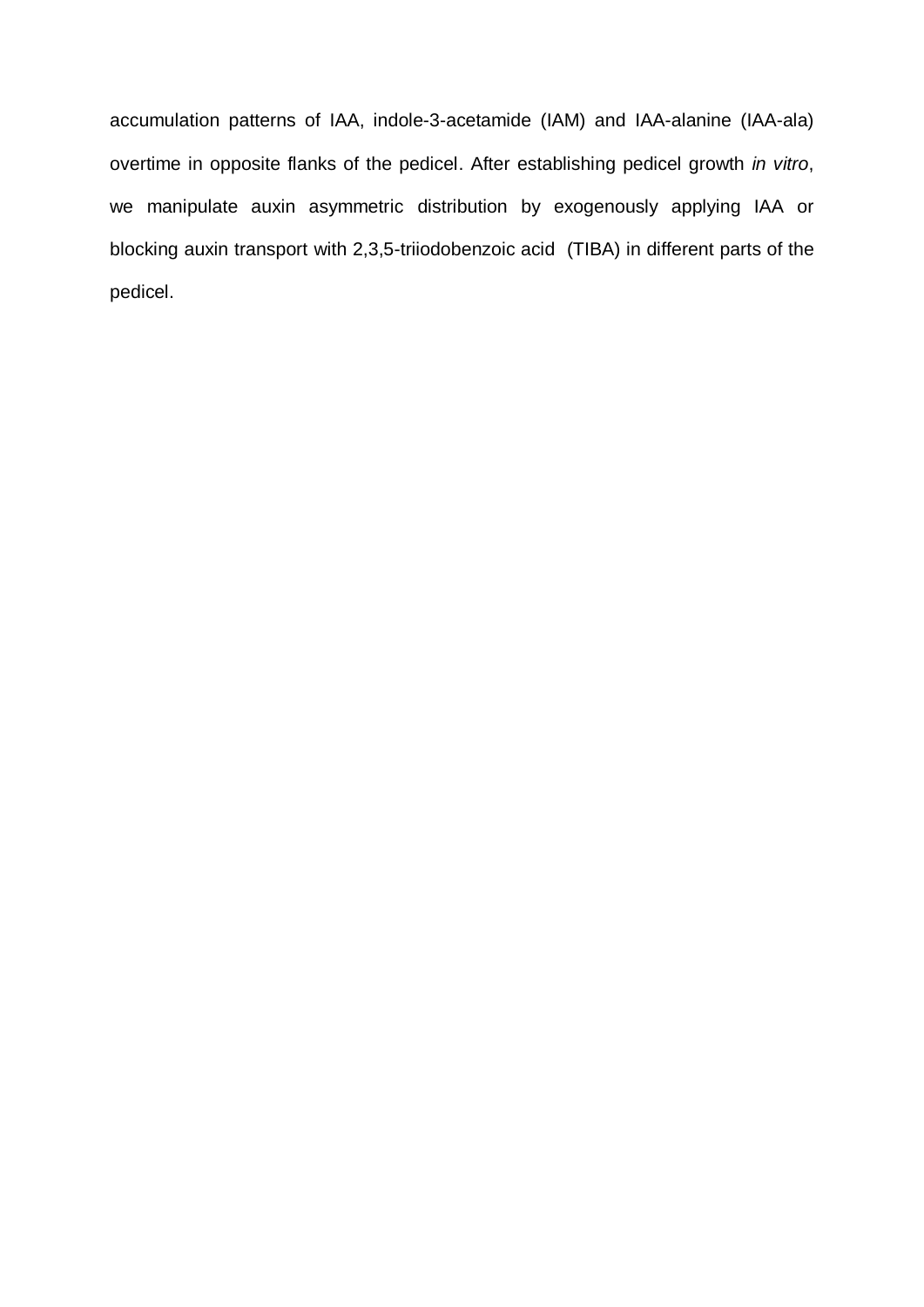### **Material and methods**

#### *Nicotiana attenuata* **cultivation**

*N. attenuata* seeds derived from a 31x inbred generation were germinated as described by Krügel *et al.* (17). Seeds were sterilized for 5 min in a 5 ml aqueous solution containing 0.1 g of dichloroisocyanuric acid (DCCA: Sigma, St. Louis, MO, USA) supplemented with 50 µl of 0.5% (v/v) Tween-20 (Merck, Darmstadt, Germany). Then, seeds were washed 3 times with sterile water prior to incubation for 1 h in a 5 ml sterile liquid smoke (House of Herbs, Inc.; Passaic, New Jersey,USA) solution 50x diluted supplemented with 50 µl of 0.1 M GA3 (Roth, Karlsruhe, Germany). Seeds were gently rinsed 3 times in sterile water and 50 seeds were transferred, using a sterilized Pasteur pipette, to a petri dish containing the germination media Gamborg's B5 (Duchefa, Haarlem, The Netherlands) and 0.6% Plant agar (Duchefa). The plates were sealed with parafilm and transferred to the growth chamber (Percival, Perry, IA) with a 26°C/16h 155 μm s<sup>-1</sup> m<sup>-2</sup> light: 24°C/8h dark cycle. Ten-day old *N. attenuata* seedlings were transferred to TEKU pots (Pöppelmann GmbH & Co. KG, Lohne, Germany) and 10 days later seedlings were transplanted to 1 L pots. Plants growth under greenhouse conditions: 26-28ºC and 16 h supplemental light from Master Sun-T PIA 600 W Na lights (Philips, Turnhout, Belgium).

## **Flower movement analysis**

We characterized flower movement using time-lapse imaging. Plants or individual flowers were tracked from the anthesis to flower senescence. Flower angle was determined as relative to the branch of the inflorescence. To measure pedicel curvature and growth, we excised pedicels from donor wild-type plants (WT) and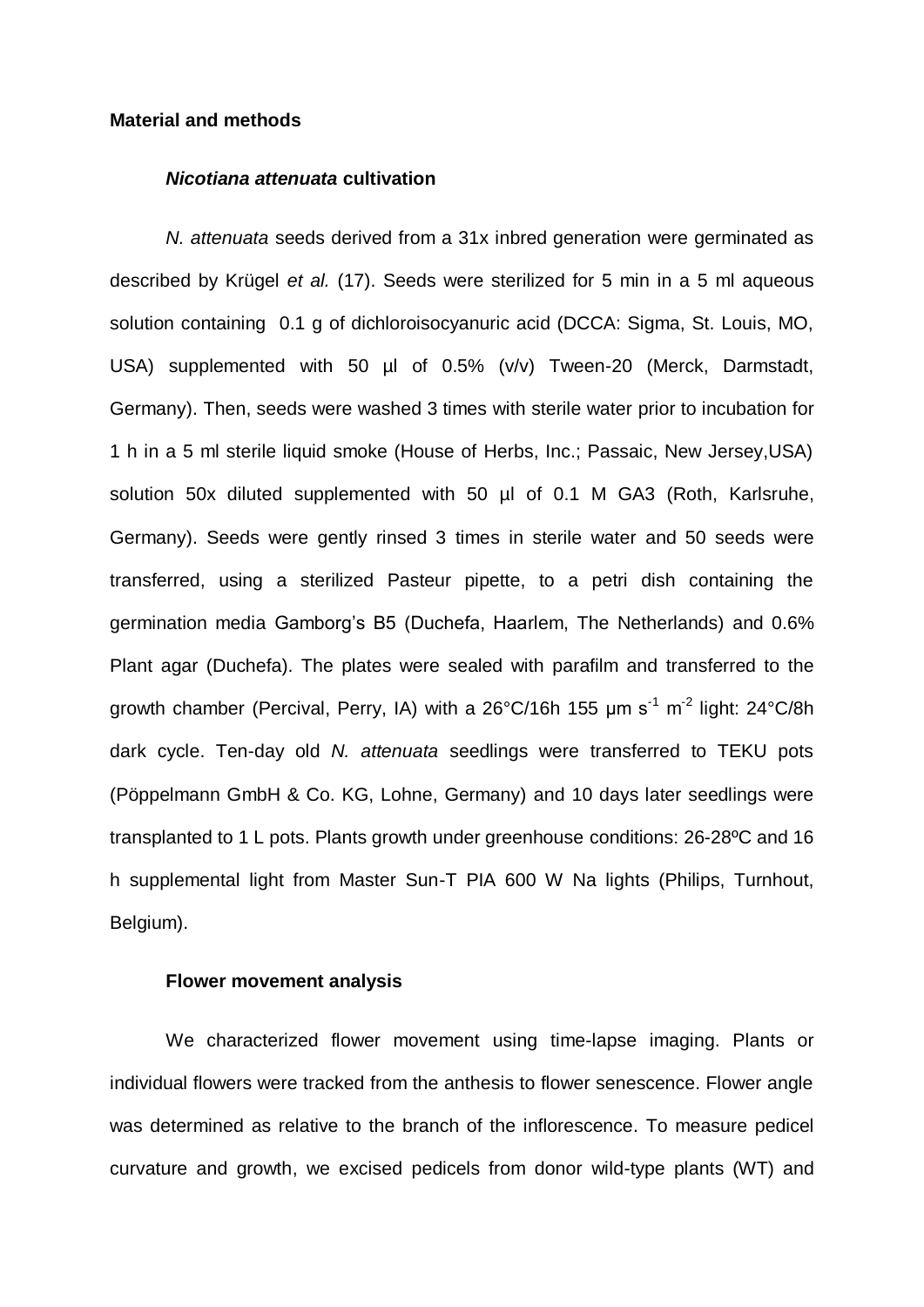transferred them to a petri dish (155 mm x 25 mm) containing 0.6% plant agar (Duchefa). Images were taken every two hours and analyzed using ImageJ (National Institutes of Health, [http://rsb.info.nih.gov/ij\)](http://rsb.info.nih.gov/ij).

## **Phytohormone analysis**

In order to determine phytohormone accumulation patterns, approximately 100 pedicel flanks were collected at 6:00, 8:00, 12:00, 16:00 and 20:00 hours. Adaxial and abaxial flanks were separated using a razorblade and immediately quick-frozen in liquid  $N<sub>2</sub>$ . To fulfill the required amount of tissue for the analysis, flanks collected in two consecutive days were pooled. Tissue was ground into a fine powder in liquid nitrogen. Extraction was conducted with 1ml ethyl acetate: formic acid (99.5: 0.5) spiked with phytohormone standards:  $40<sub>ng</sub>$  of  $9<sub>1</sub>10-D<sub>2</sub>-9<sub>1</sub>10-$  dihydrojasmonic acid (JA), 40 ng of D<sub>4</sub>-salicylic acid (SA), 40 ng of D<sub>6</sub>-Abscissic acid (ABA), 8 ng of jasmonic acid-[<sup>13</sup>C<sub>6</sub>] isoleucine(JA-lle) and 10 ng of D<sub>5</sub>-indole-3-acetic-acid (IAA). Samples were vortexed for 10 min and centrifuged at 14.000 rpm for 20 min at 4ºC. Supernatants were evaporated to dryness under nitrogen flow. Pellets were then resuspended in 50 µL methanol:water (70:30) solution, dissolved using a ultrasonic bath for 10 min and centrifuged at 10.000 rpm for 10 min at 4ºC. Measurements were conducted on a 1260 liquid chromatography (Agilent) coupled to a mass spectrometer (API 500, Applied Biosystems) (18).Data acquisition and processing was performed with Analyst 1.5 software (Applied Biosystems, Carlsbad, US). Phytohormones were quantified using the signal of their corresponding internal standard.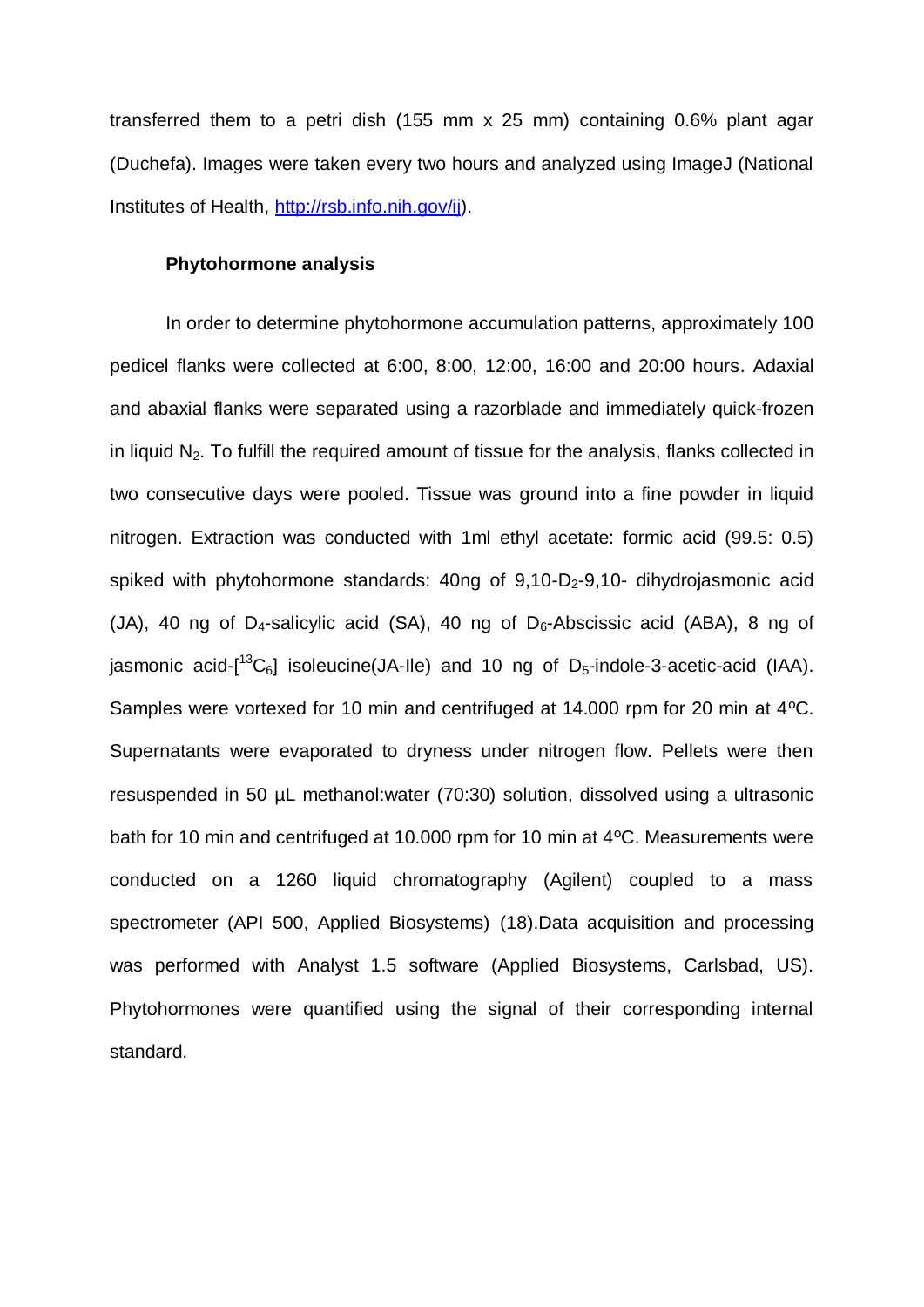#### **Auxin and auxin transport inhibitor treatments**

With the purpose of modifying auxin distribution and transport, we exogenously applied indole-3-acetic acid (IAA) and 2,3,5-triiodobenzoic acid (TIBA) in lanolin paste. Two independent experiments were conducted in which pedicels were treated at different times (6:00 and 14:00 hours). IAA or TIBA were dissolved DMSO (dimethyl sulfoxide) and added to a pre-warmed (50ºC) lanolin paste to a final concentration of 0.1 mg  $g^{-1}$  and 3 mg  $g^{-1}$  respectively. The paste was manually applied to the pedicel using a toothpick. A 0.01% (v/w) DMSO in lanolin paste was used as control.

### **Histochemical analysis**

To gain further insight in the auxin response we used transgenic lines carryng the DR5, a synthetic auxin promoter, with the *GUS* (β-glucuronidase) gene. GUS expression was examined by incubating whole seedlings in 100 mM sodium phosphate buffer (pH7.0), 0.5 mM  $K_3Fe(CN)_6$ , 0.5 mM  $K_4Fe(CN)_6$ , 10 mM EDTA (pH 8.0), 0.1% Triton X-100 and 1 mM 5-bromo-4-chloro-3-indolyl-β-D-glucuronide at 37ºC for 24 h (). Seedlings were dehydrated through a graded ethanol series and stored in 70% ethanol. Stained seedlings were observed using a stereoscope (Axioplan, Zeiss, Germany) equipped with a digital camera (Axiocam MRc5, Zeiss).

### **Histology**

Pedicels were collected at its maximal degree of curvature (12:00 hours). Longitudinal sections of approximately 100 µm across the middle part of the pedicel were obtained using a vibratome (HM60V, Microm). Sections were incubated for 1 min in a 0.1 % fluorescent brightener 28 (Sigma) solution for staining cell walls, washed to remove the excess of dye and immediately mounted in distilled water.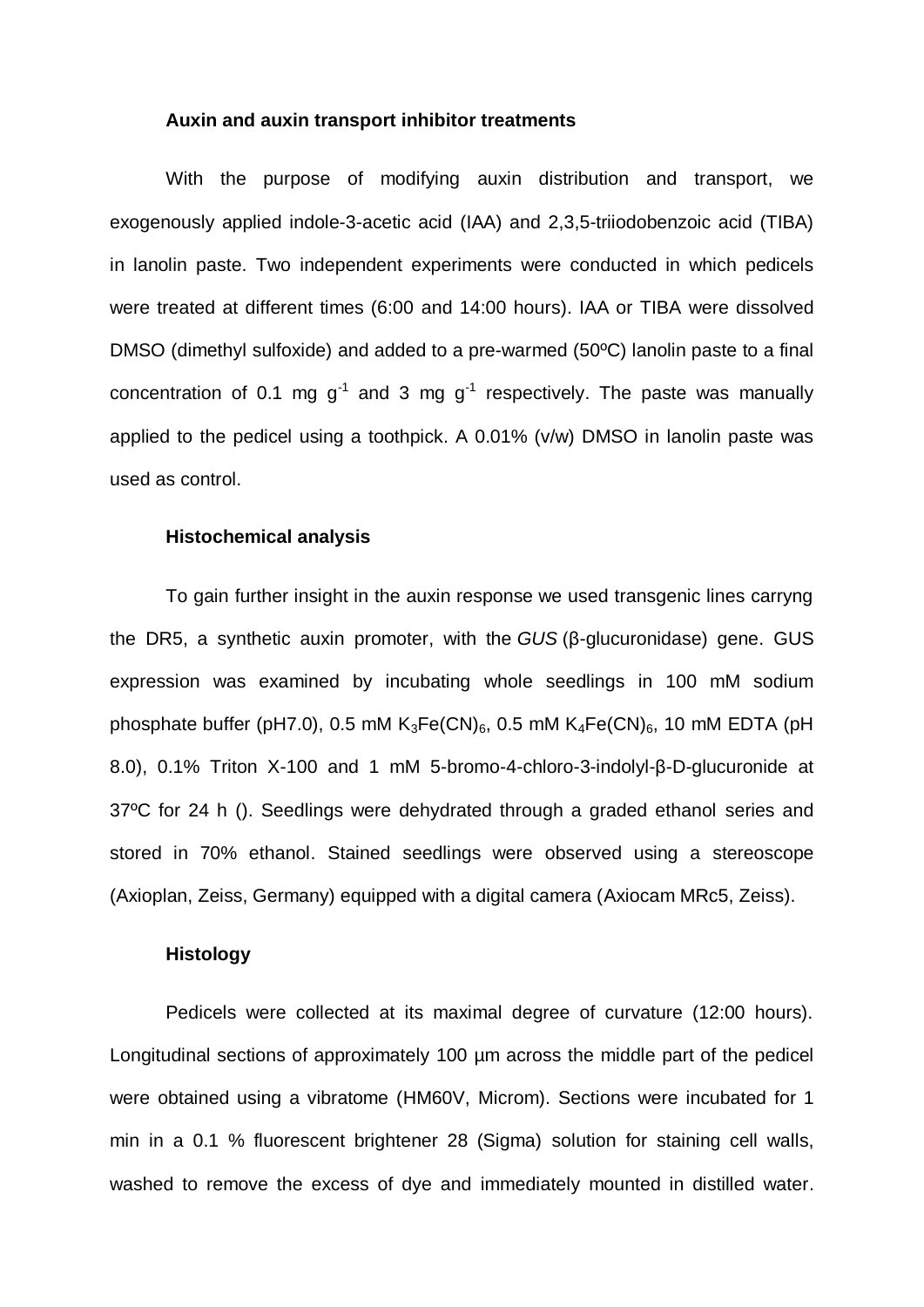Sections were observed using an inverted fluorescence microscope (Zeiss) set with an excitation filter BP 450-490 nm, beam splitter FT 510 nm and emission BP 515/565 nm equipped with an axiocam MRc5 (Zeiss) camera. Images were analyzed using AxioVision 4.4 software (Zeiss).

# **Statistical analyses**

All statistical analysis were performed with EXCEL (Microsoft corporation, Redmond, Washington, USA) or Sigmaplot 12.0 for verifying the normal distribution of the data and the ANOVA post hoc tests (Tukey).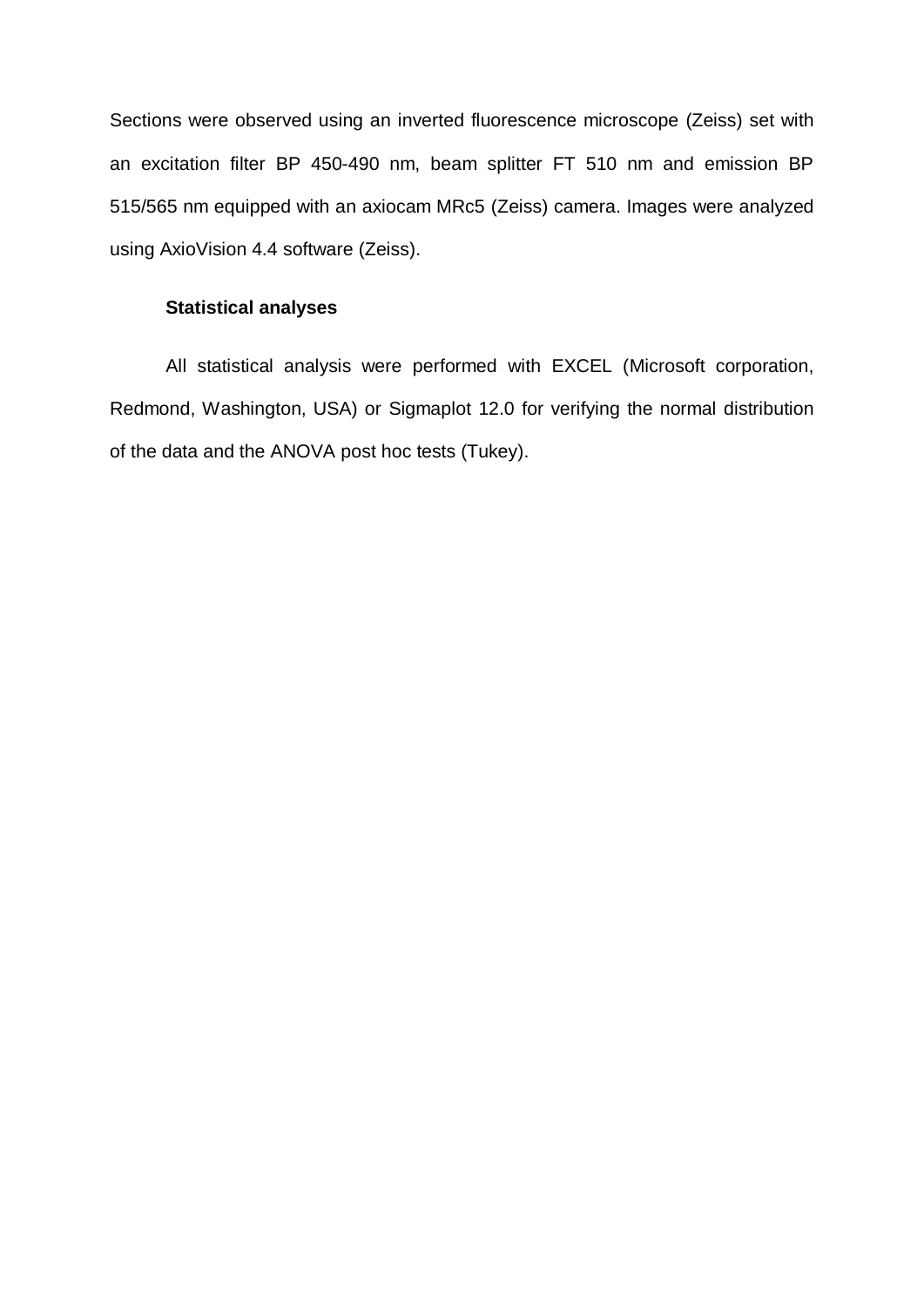## **Results**

### *Characterization of flower movement*

Individual flowers were tracked from the day of anthesis to flower senescence. Epinastic curvature of the pedicel started soon after light stimulation at 6:00 hours. As a consequence, flowers changed from an obliquely upwards  $(26<sup>o</sup>±5)$  to a downwards orientation (-100º±4) between 6:00 and 12:00 hours. Upwards movement typically started at 14:00 when flowers were in a pendulous state and the pedicel was at its maximal degree of curvature. Autostraightening of the pedicel resulted in the recovering of the obliquely upwards orientation (26<sup>o</sup>±6) of flowers (figs. 1 and 2B).

Flower angle measurements were complemented with kinetic analysis of pedicel growth. Excised pedicels showed a continuous growth from 6:00 to 22:00 hours with a length increment of approximately 0.12 mm h<sup>-1</sup> (fig 2C).



**Fig 1.** Schematic diagram of *N. attenuata* flower movement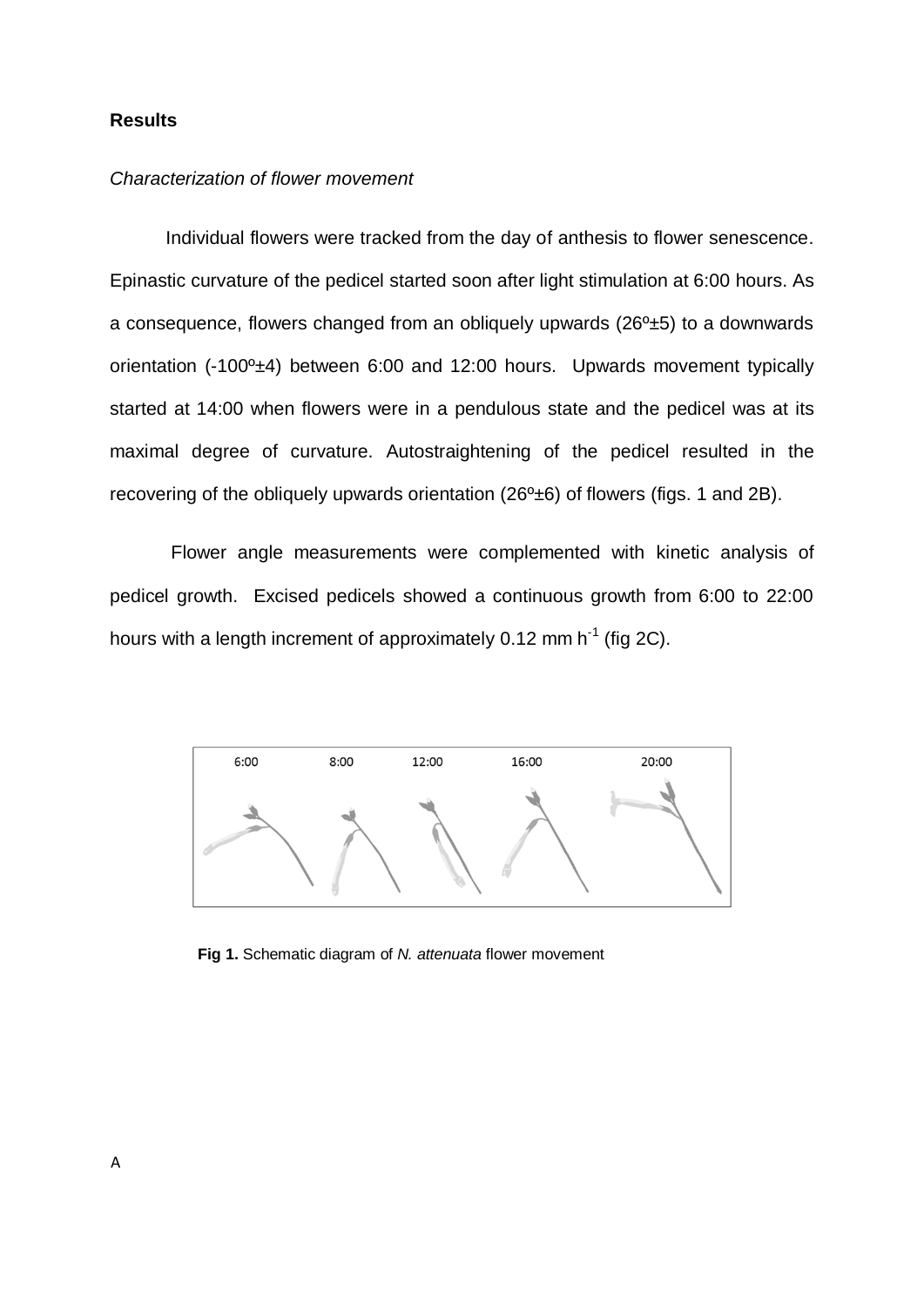

**Fig 2.** Kinetics of flower angle and pedicel growth. A) Flower angle (mean) from the anthesis to flower senescence at 16ºC and 26ºC (n=6-9). B) Flower angle (mean±SE) on the anthesis day under glasshouse conditions (n=8). C) Pedicel length increment (mean±SE). *In vitro* growth (n=6)

### *Asymmetric distribution of IAA precedes the development of pedicel curvature*

We measured the accumulation patterns of IAA in opposite flanks of the pedicel at 6:00, 8:00, 12:00, 16:00 and 20:00. Initial levels of free IAA didn't significantly differ between both flanks (Fig. 3; t-test, P=0.30). Two hours later, differential accumulation patterns were detected. Auxin levels were significantly higher in the abaxial flank at 8:00, 12:00 and 16:00 (t-test, p<0.05). IAA levels increased from  $36.93\pm3.49$  to  $54.5\pm4.8$  ng g<sup>-1</sup> between 6:00 and 8:00 hours in the abaxial flank. This increment was found to be correlated in time with the development of epinastic curvature. Opposite flanks didn´t significantly differ in IAA content at 20:00 hours (t-test, P=0.24).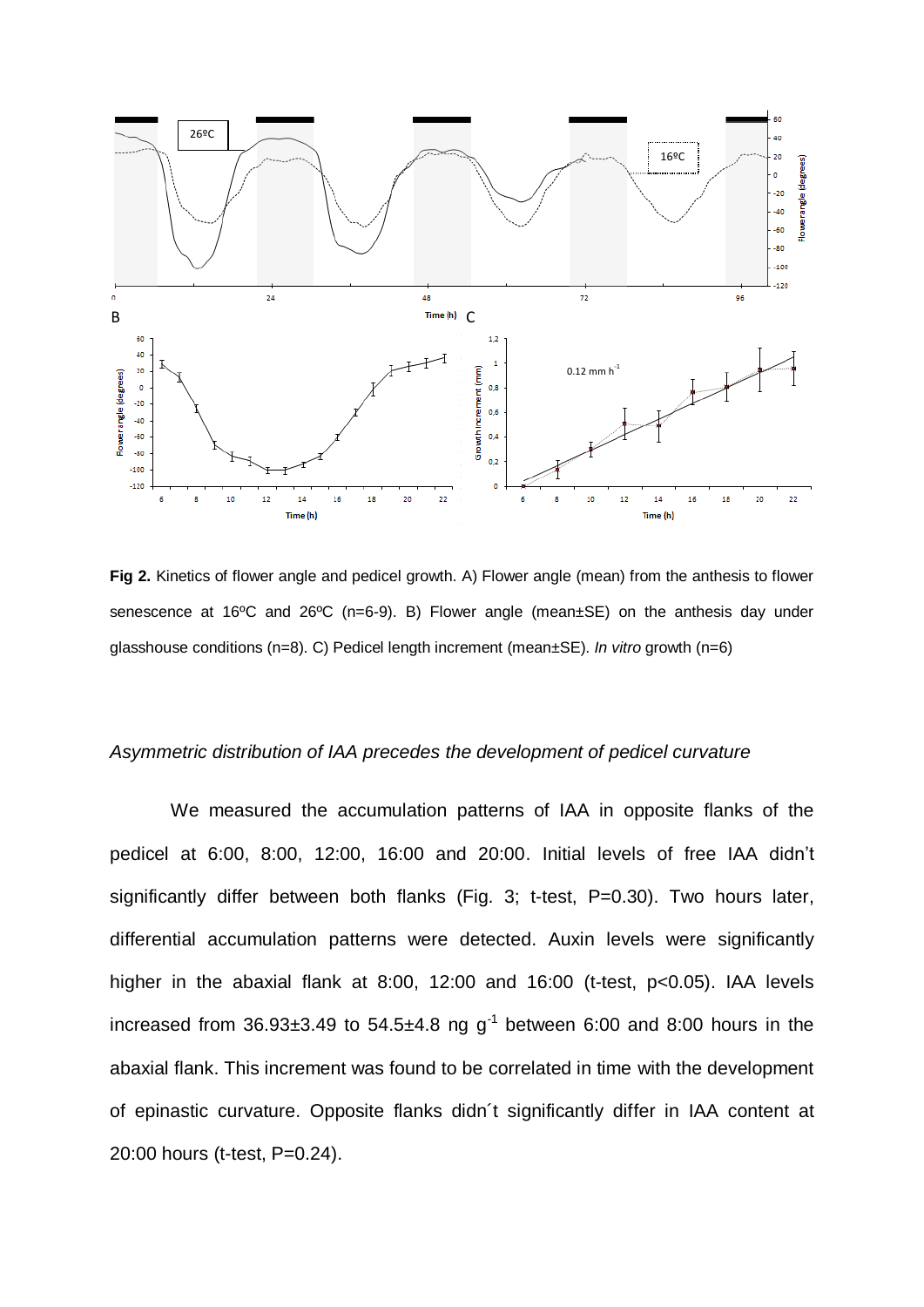

**Fig 3.** Free IAA levels (mean±SE) in opposite flanks of the pedicel (n=3). Asterisks represent significant differences at p<0.05.

## *Auxins regulate the development of epinastic curvature*

To determine the effect of asymmetric distribution of IAA in the development of pedicel curvature, we manipulated endogenous auxin distribution. Equal amounts of TIBA or IAA in lanolin paste were applied to both flanks of the pedicel at 6:00 hours before epinastic curvature started. Initially, flower angle didn't significantly differ from treated and control pedicels at 6:00, 8:00 and 10:00 hours (fig. 4). Curvature development was disrupted in both IAA and TIBA treated pedicels from 12:00 hours. Treated flowers showed significant differences in flower angle at 12:00 and 14:00 hours (t-test, p<0.05).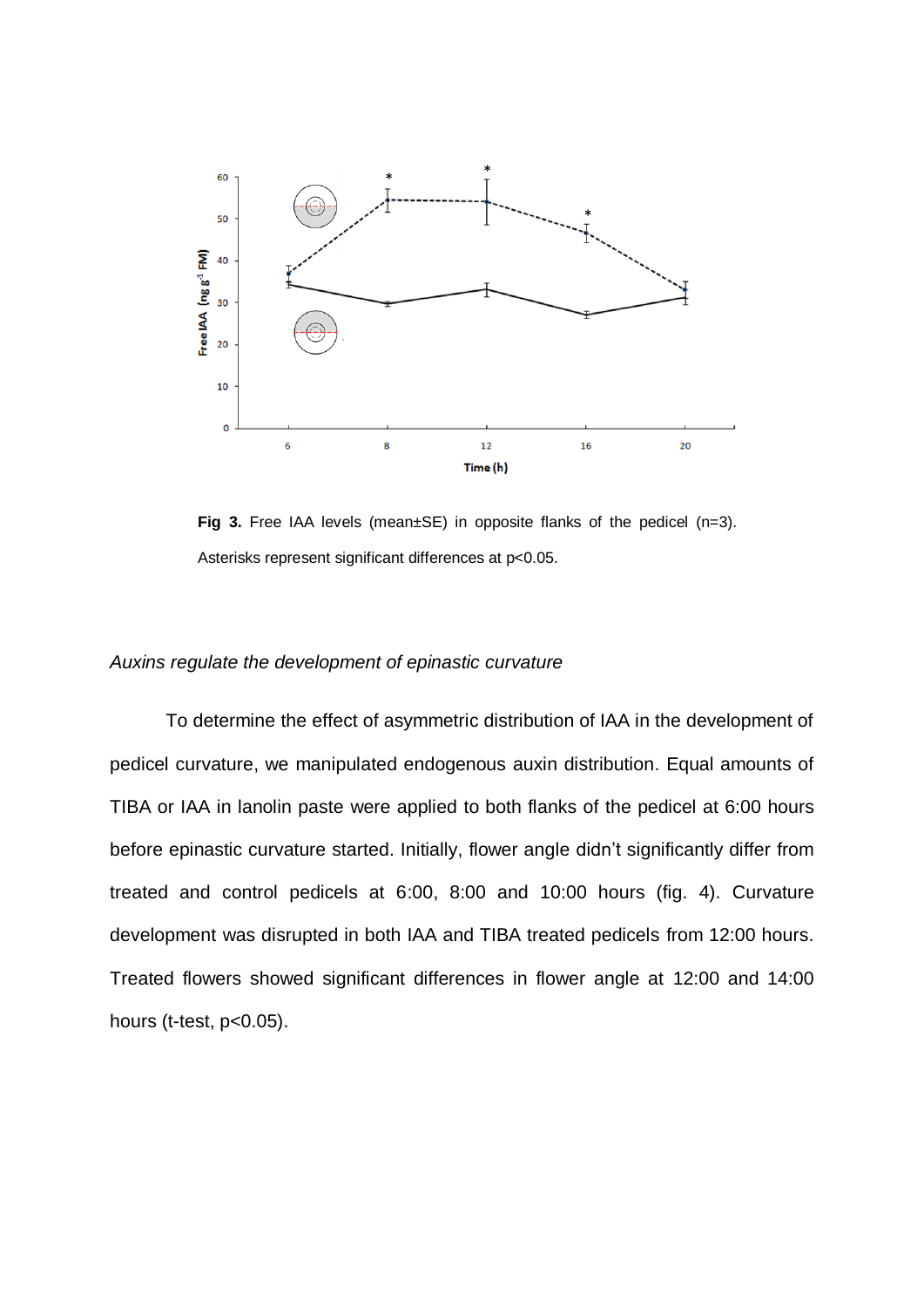

**Fig 4.** Flower angle (mean±SE) at different time points (n=8). Pedicels were treated with IAA or TIBA in lanolin paste at 6:00 hours. Asterisks represent significant differences at p<0.05.

## *Increase in curvature is correlated with anisotropic cell growth*

To address whether the epinastic curvature was correlated with anisotropic cell growth, we measured the size of cells in the abaxial and adaxial flanks of pedicels at their maximal degree curvature (12:00 hours). Cell area was found to be significantly higher in cells of the adaxial flank (fig. 5; t-test, p<0.05). Opposite cells showed an approximately 2 fold difference in size.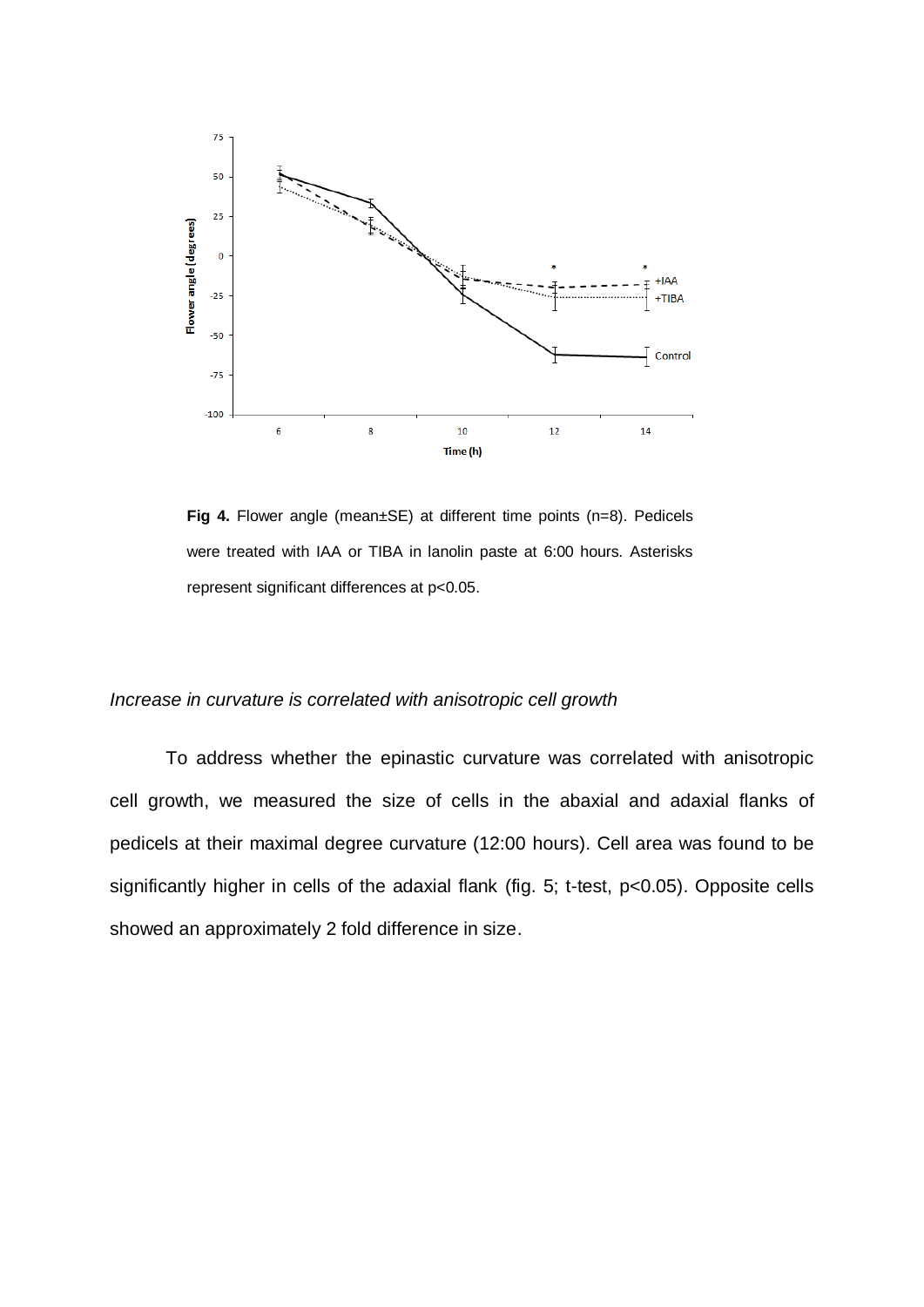

**Fig. 5** Area (mean±SE) of individual cells on opposite flanks of the pedicel. Area was measured in pedicels at their maximal degree of curvature (n=50). Asterisks represent significant differences at p<0.05

#### *IAA is synthesized in the pedicel*

To determine the mechanism that gave rise to the IAA increment in the abaxial part of the pedicel between 6:00 and 8:00 hours we measured the auxin precursor indole-3-acetamide (IAM). IAM levels (relative peak area  $g^{-1}$  FM) were significantly higher in the abaxial part of the pedicel at 6:00 hours (fig. 6; t-test, p<0.05). IAM levels didn't show significant differences between both flanks at later time points (8:00, 12:00, 16:00 and 20:00 hours).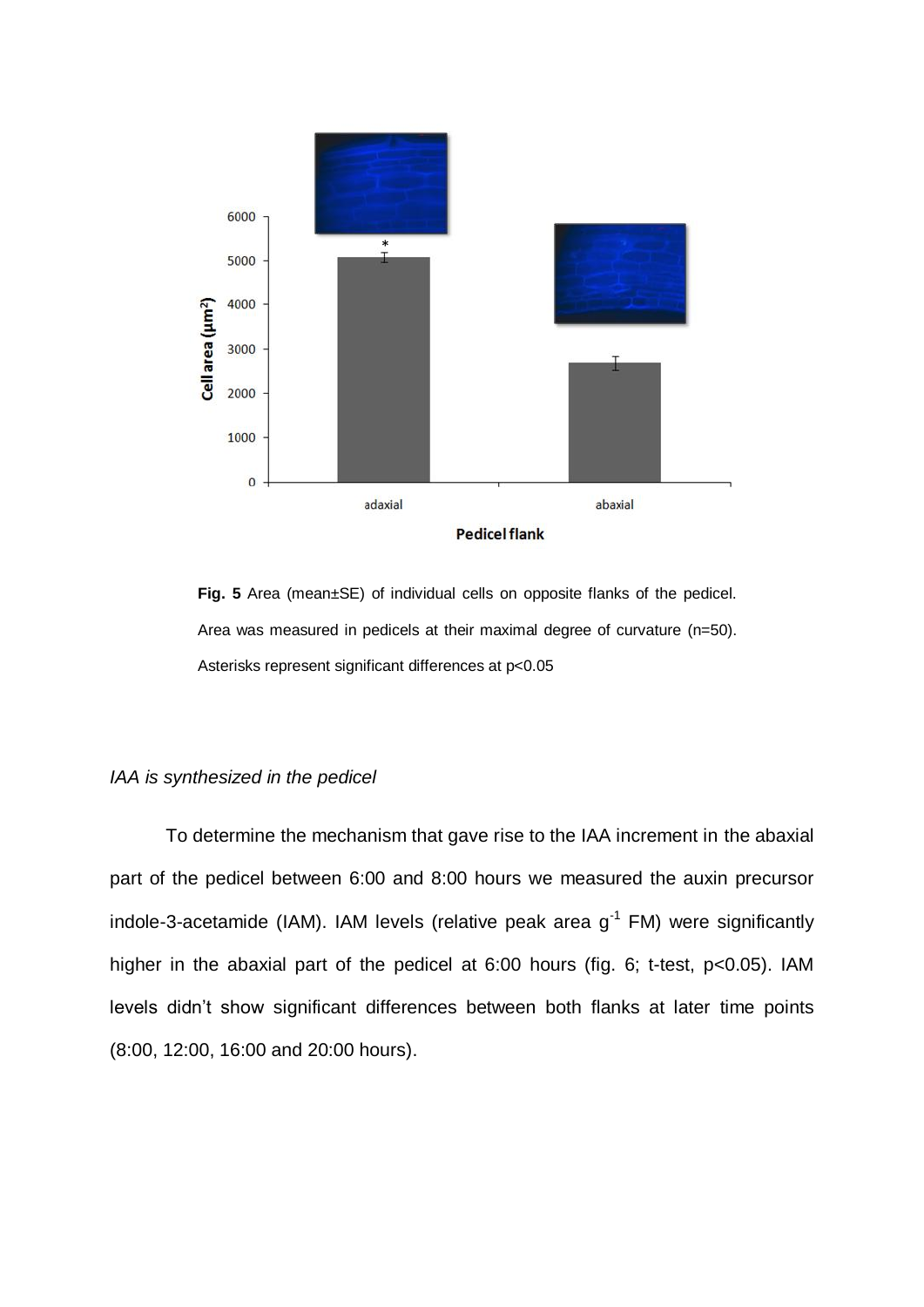

**Fig 6.** IAM levels (mean±SE) (mean±SE) in opposite flanks of the pedicel (n=3). Asterisks represent significant differences at p<0.05.

#### *Auxin conjugates in the pedicel*

With the objective to determine the role of IAA conjugates in auxin homeostasis in the pedicel, we measured IAA-Alanine (IAA-Ala), IAA-Isoleucine (IAA-Ile) and IAA-Tryptophan (IAA-Trp). IAA-Ala, IAA-Ile and IAA-Trp levels didn't show significant differences between the adaxial and abaxial parts of the pedicel. IAA-Ile and IAA-Trp levels were close to the limit of detection.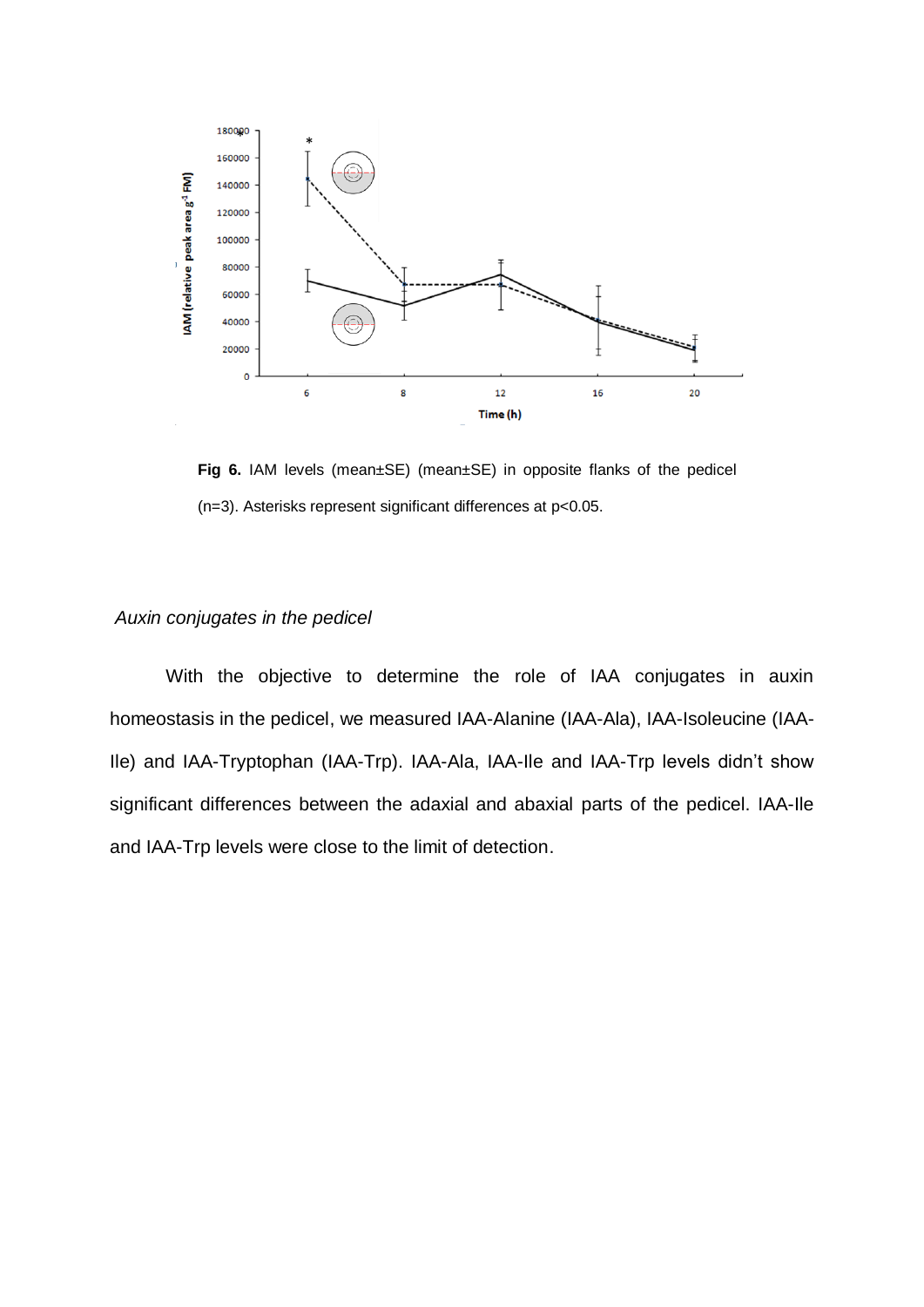

**Fig 7.** IAA-Ala levels (mean±SE) (mean±SE) in opposite flanks of the pedicel (n=3). Asterisks represent significant differences at p<0.05.

## *Inhibition of auxin transport affects hyponastic straightening of the pedicel*

In order to determine the effect of IAA transport on the straightening of the pedicel we applied TIBA in lanolin paste to the abaxial part of the pedicel. TIBA application clearly disrupted flower movement from 18:00. There were significant differences in the angle of TIBA treated flowers at 18:00, 20:00 and 22:00 (fig.8; ttest, p<0.05).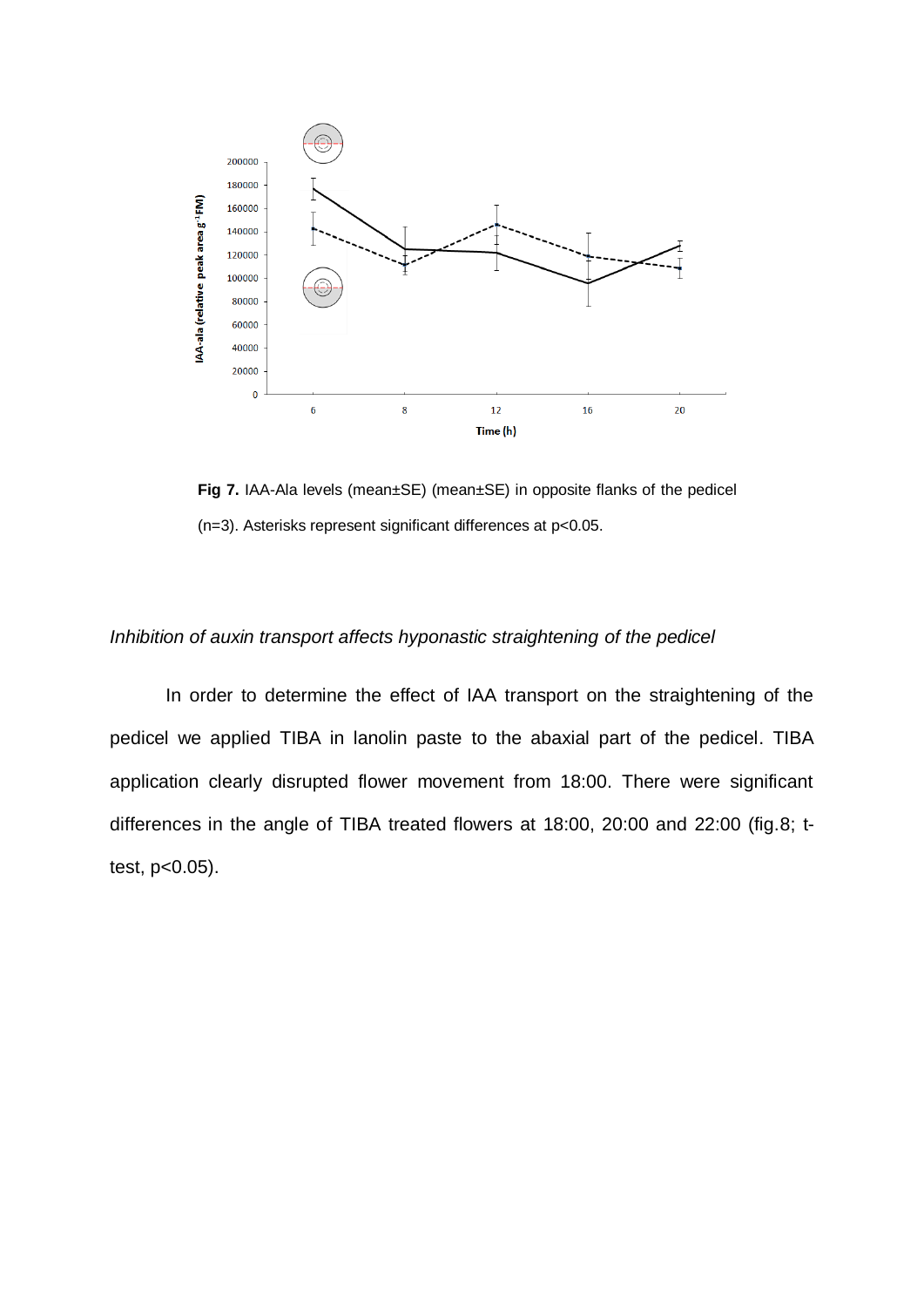

**Fig 8.** Flower angle (mean±SE) at different time points. Pedicels were treated with TIBA in lanolin paste at 14:00. TIBA was locally applied to the abaxial part of the pedicel (indicated in red). Asterisks represent significant differences at p<0.05 (n=7).

To determine the direction of IAA transport, acropetal or basipetal, TIBA was applied to the apical or basal part of the pedicel in two independent experiments. TIBA applied to the base of the pedicel didn´t have significant effect on flower angle. However, when applied to the apical region of the pedicel there were significant differences in flower angle at 16:00, 20:00 and 22:00 hours (fig. 9 B; t-test, p<0.05)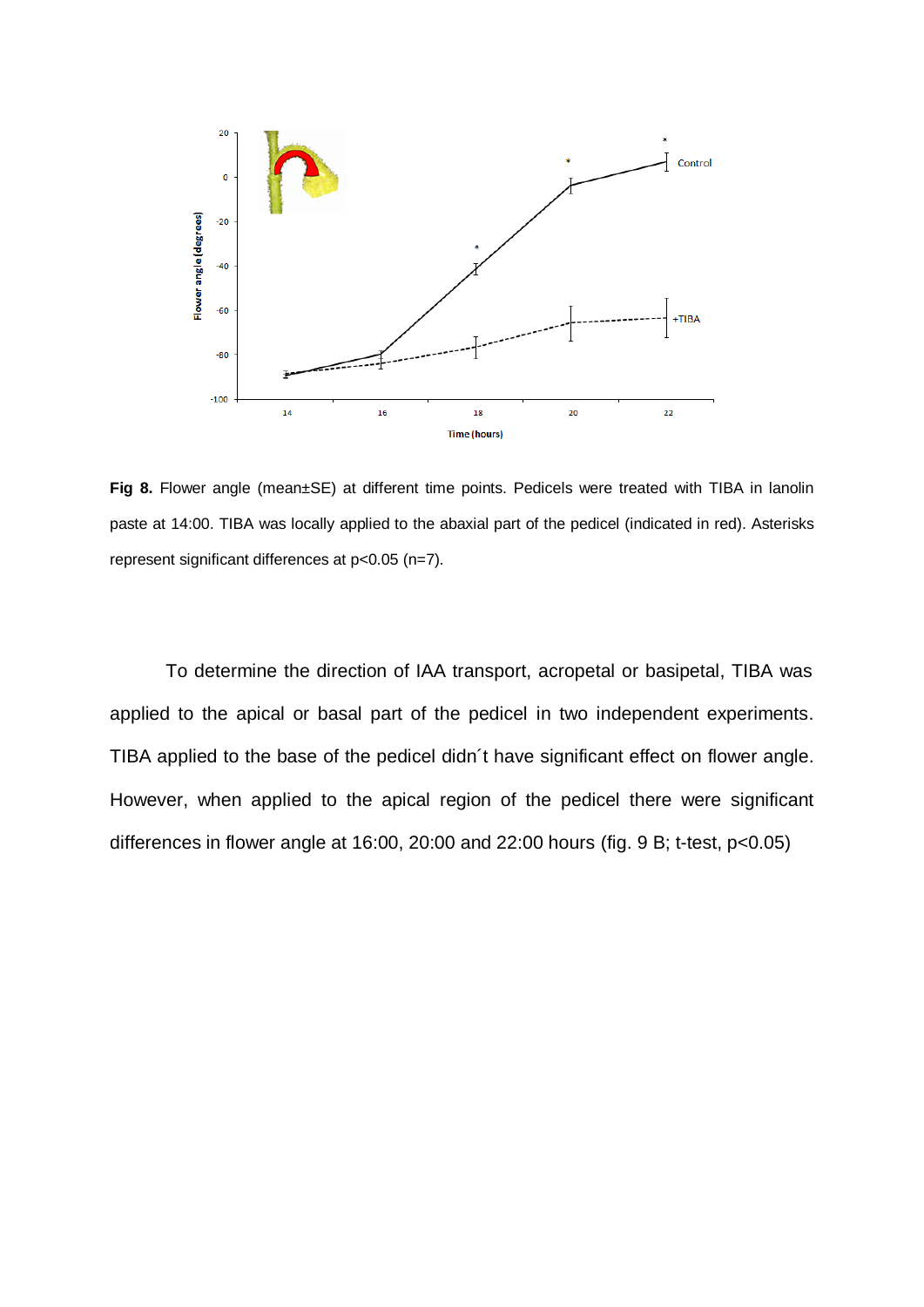

**Fig 9.** Flower angle (mean±SE) at different time points. Pedicels were treated with TIBA in lanolin paste at 14:00. TIBA was locally applied to the basal or apical regions of the pedicel (indicated in red).. Asterisks represent significant differences at p<0.05 (n=7).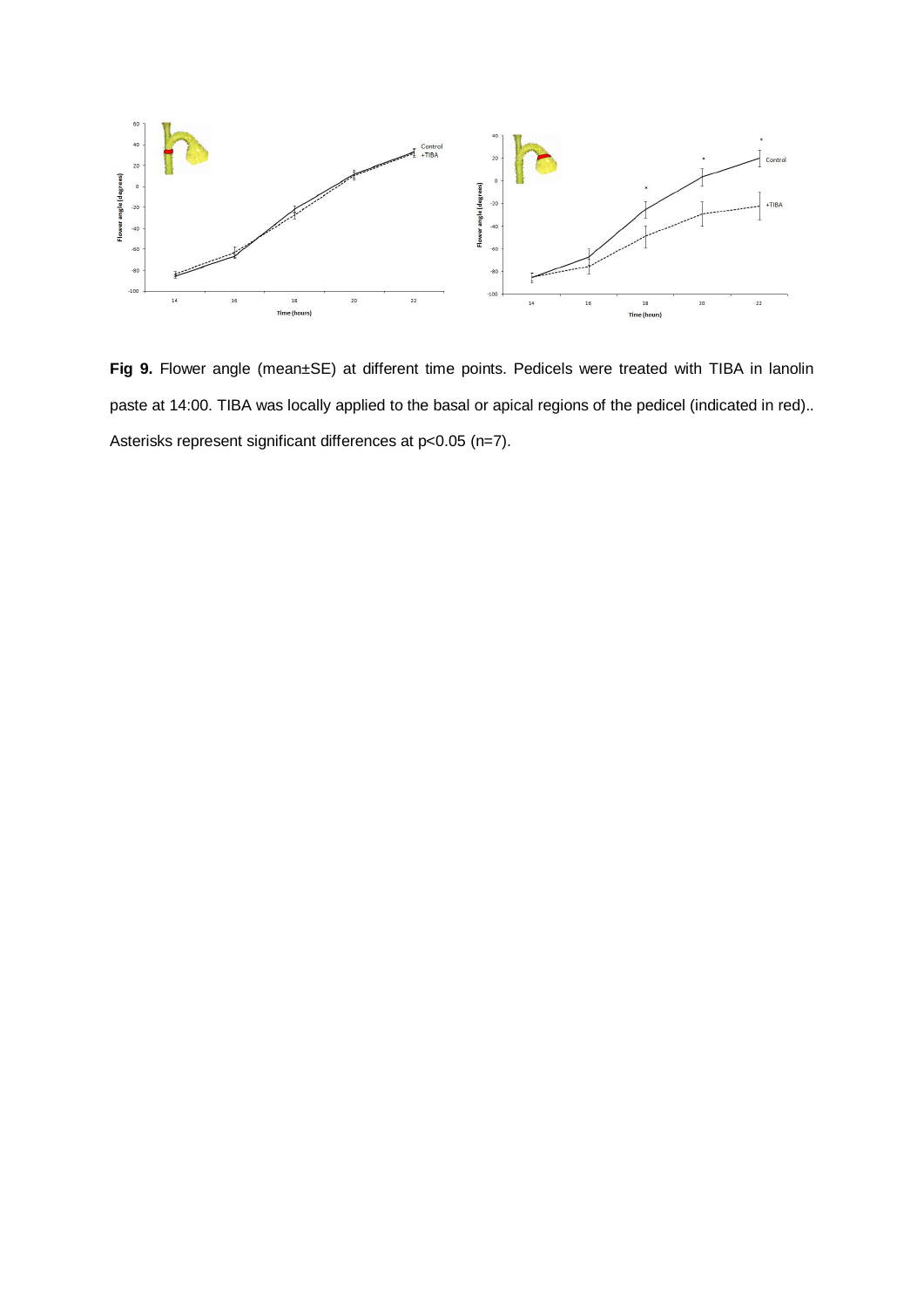#### **Conclusion and future prospects**

The studies presented in these pages where initiated in order to characterize the flower movement of *N. attenuata*. We tested the hypothesis that epinastic curvature of the pedicel was a consequence of an IAA asymmetric distribution. We measured the IAA precursor (IAM) and amide-type auxin conjugates to determine the origin of the IAA increment in the abaxial flank of the pedicel. In addition to this, and as a way to find the correlation between auxin asymmetry and pedicel curvature, we modified auxin endogenous levels. Likewise, we measured cell size to determine if this curvature was a consequence of an antiphasic swell or shrinkage of cells in opposite flanks. With the objective of determining the effect of IAA transport in auxin homeostasis in the pedicel, we used an auxin transport inhibitor. And, finally, by blocking IAA transport at specific time points and regions of the pedicel we were able to determine the direction of this transport.

The results obtained support the idea that rhythmic movement of *N. attenuata* flowers is a consequence of an asymmetric distribution of auxins. We found that IAA levels, during epinastic curvature development, are higher in the abaxial part of the pedicel and at the same time cells are bigger in the adaxial flank. These results imply that supraoptimal IAA levels could in fact inhibit cell elongation (19). Furthermore, modifying IAA asymmetric distribution in the pedicel clearly disrupted the movement. This effect is consistent with other growth responses to light and gravity in other species (20). We also found that the increment in IAA levels in the abaxial flank was due to the synthesis of this hormone in the pedicel rather to hydrolysis of amide conjugates or transport from the shoot apical meristem. Blocking auxin transport in the abaxial part of the pedicel before hyponastic straightening disrupted the upwards movement of the flower. This result not only indicates that transport is the main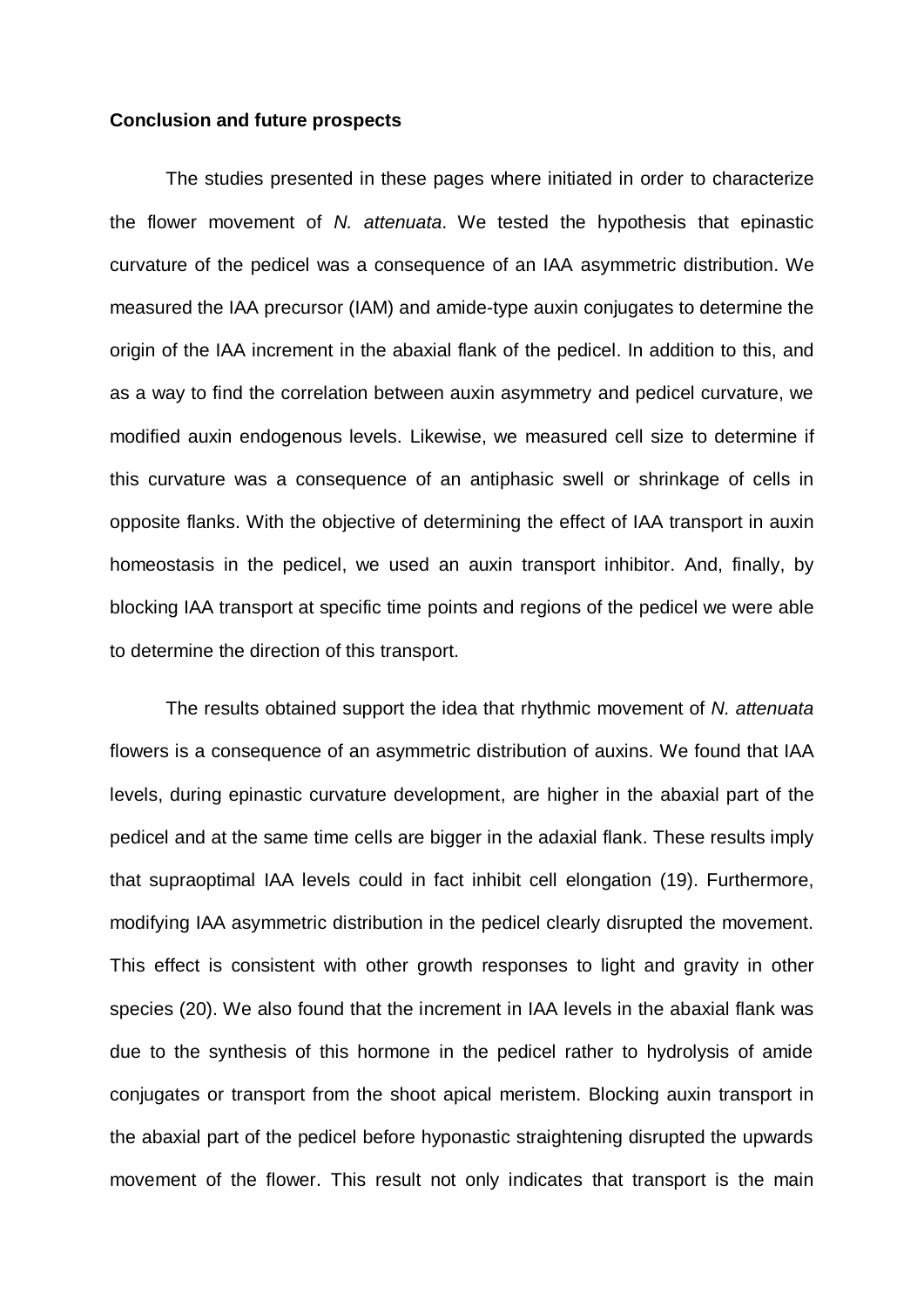mechanism for IAA homeostasis but also that a reduction of IAA levels in the abaxial flank is needed for pedicel straightening (21). We further tested the direction of this transport with local applications of TIBA. It was seen that, when applied to the apical part of the pedicel, flowers could not recover an obliquely upwards orientation. IAA transport to the ovary appears to be essential for hyponastic straightening of the pedicel. With the use of the auxin reporter system DR5::GUS we will analyze auxin transport at a future point in time (fig. 9).

We also tested the hypothesis that abcisic acid (ABA) and jasmonic acidisoleucine (JA-Ile), reported to be involved in other plant movements, could also regulate flower movement in *N. attenuata*. Phytohormone analyses revealed that JA-Ile peak during the hyponastic straightening at 16:00 hours (fig.10). Moreover, plants impaired in JA-Ile perception (irCOI1) didn't show flower movement (fig. 11). These results suggest that JA-Ile could be also involved in the regulation of flower movement probably through a crosstalk with IAA.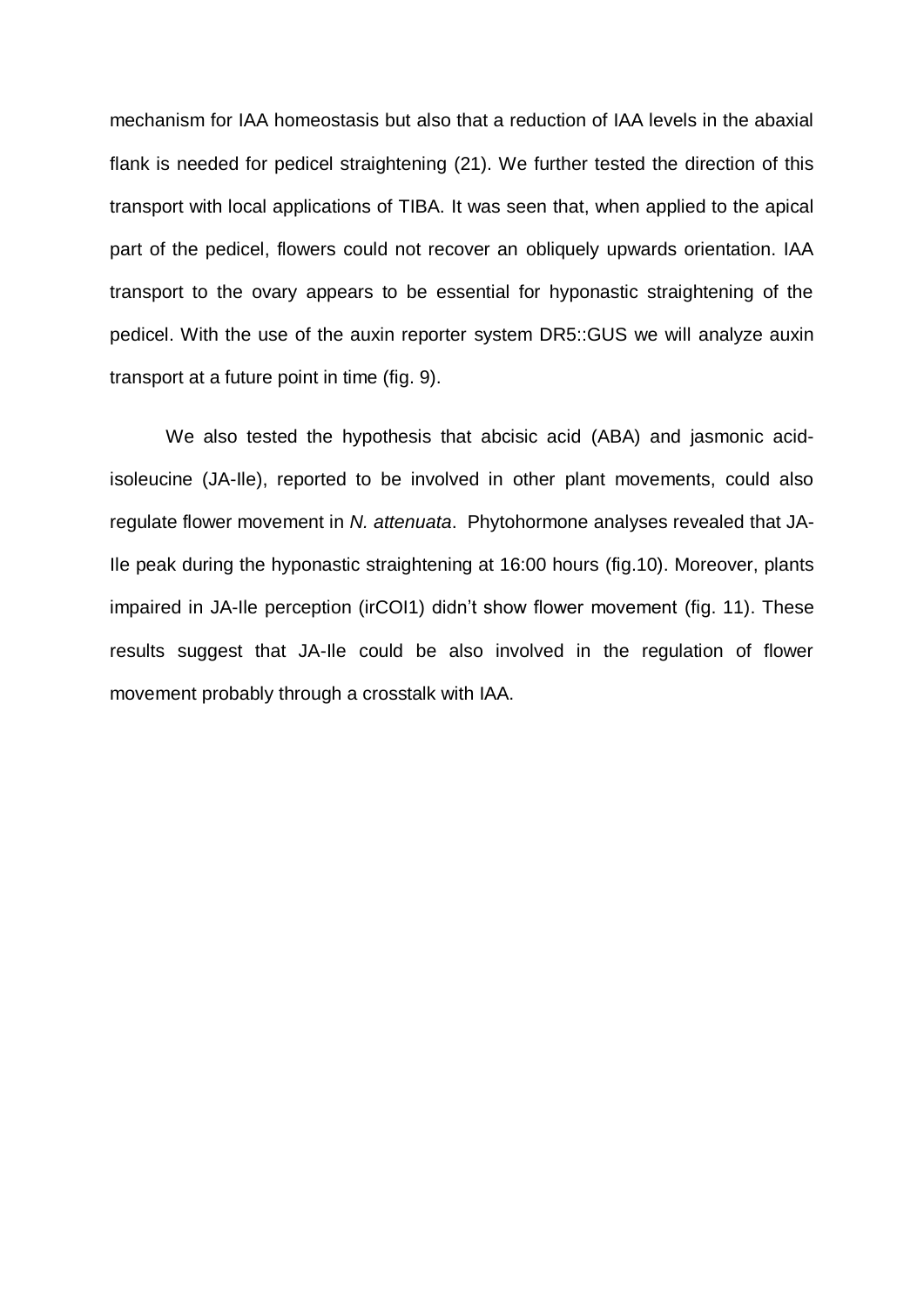# **Supplemental data**



**Fig.9** Expression patterns of *DR5::GUS* in *N. attenuata* 10 d seedlings.



**Fig 10.** Levels of JA-Ile (mean±SE) in adaxial and abaxial pedicel flanks of wild-type (WT) plants at different times (n=3). Asterisks represent significant differences at (p<0.05).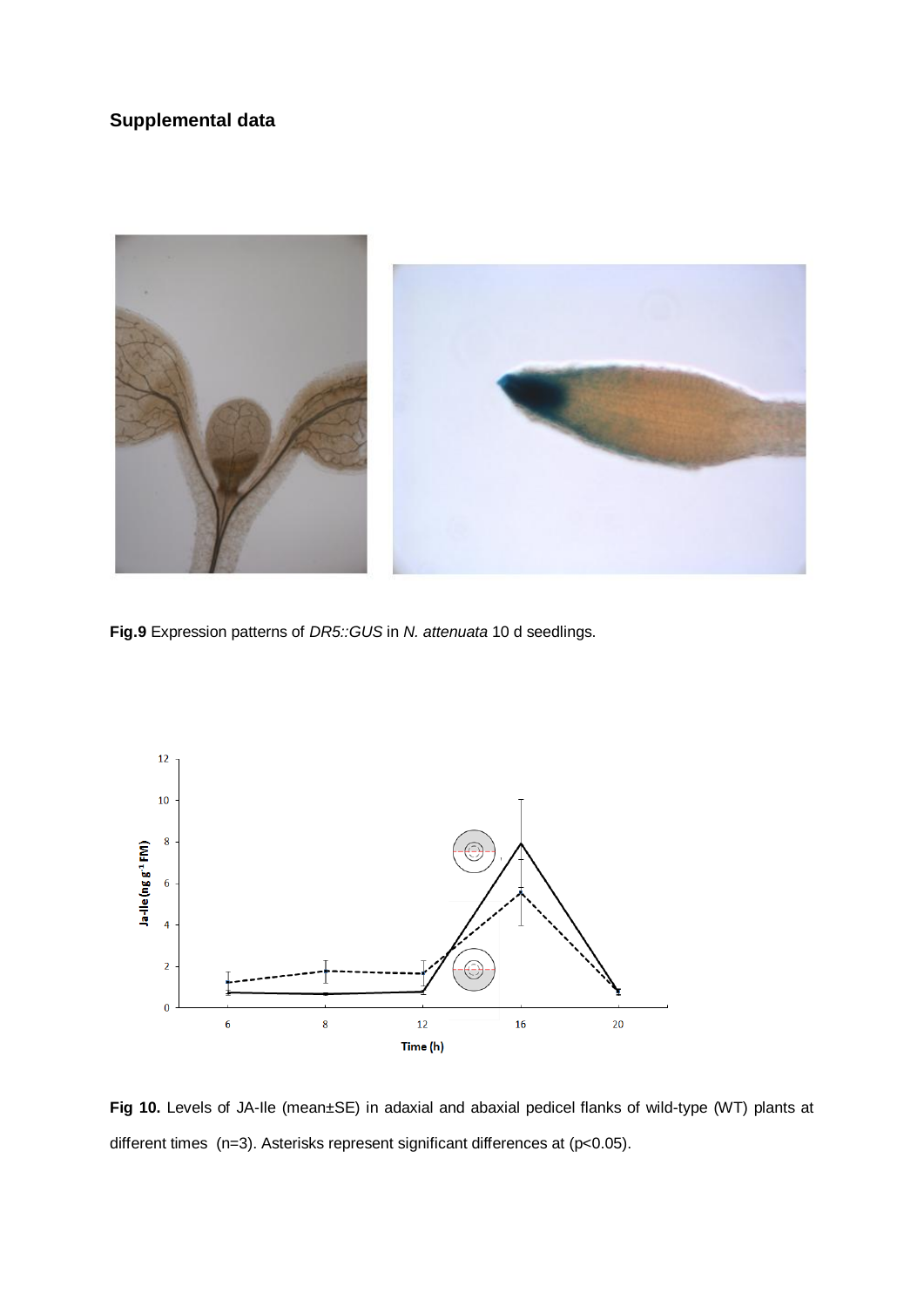

Fig 11. Flower angle (mean±SE) at different time points of empty vector and irCOI1 plants (n=7).



**Fig 12.** Levels of free ABA (mean±SE) in adaxial and abaxial pedicel flanks of wild-type (WT) plants at different times (n=3). Asterisks represent significant differences at (p<0.05).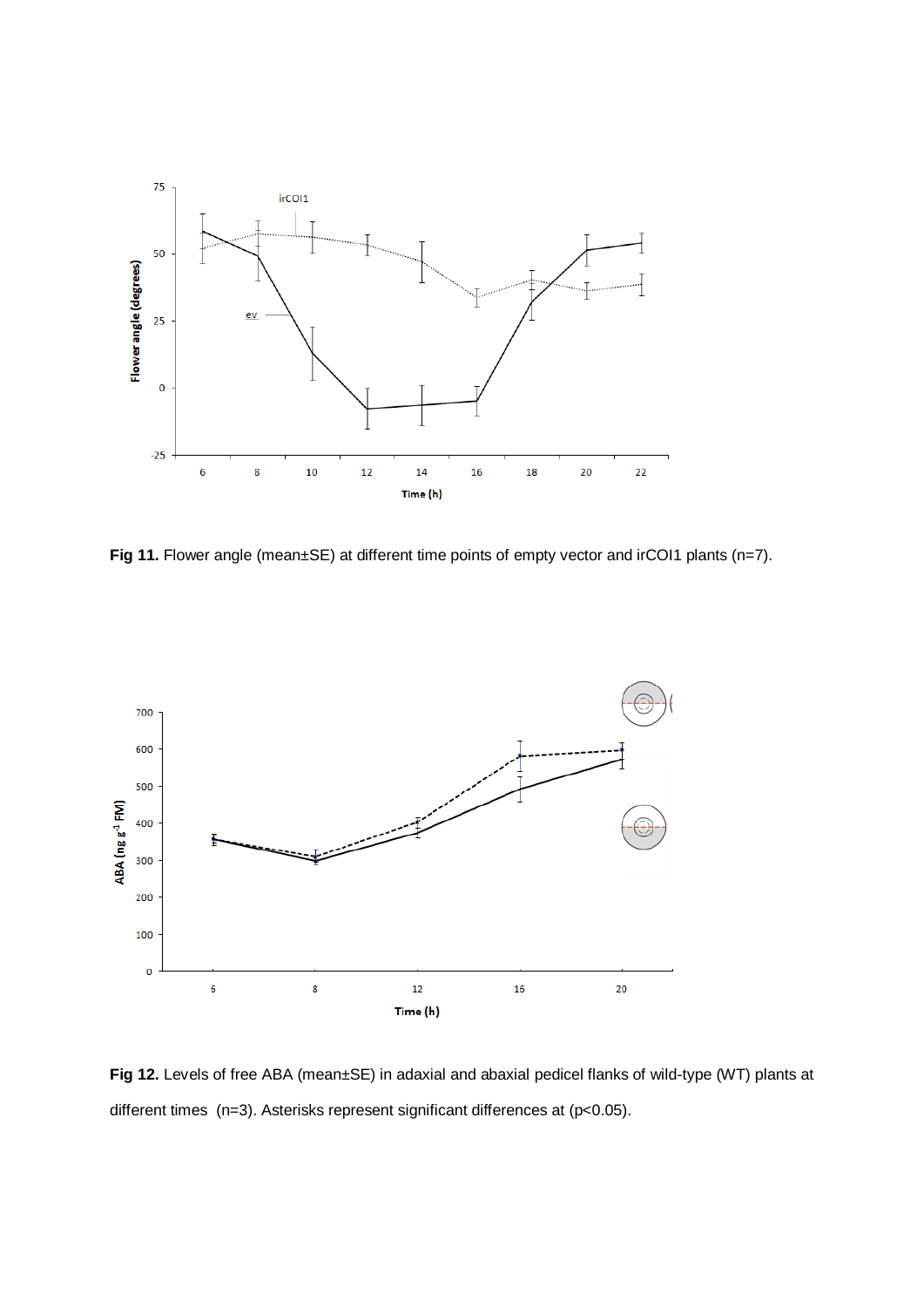# **Acknowledgments**

I would like to thank Dr.Sang-Gyu Kim and Professors Ian Baldwin, Herminio Boira and Lleonard Llorens for their help in making this study possible and also, for the scientific discussions shared together.

This study was supported by the ERC-clockworkgreen project and the Max Planck Society.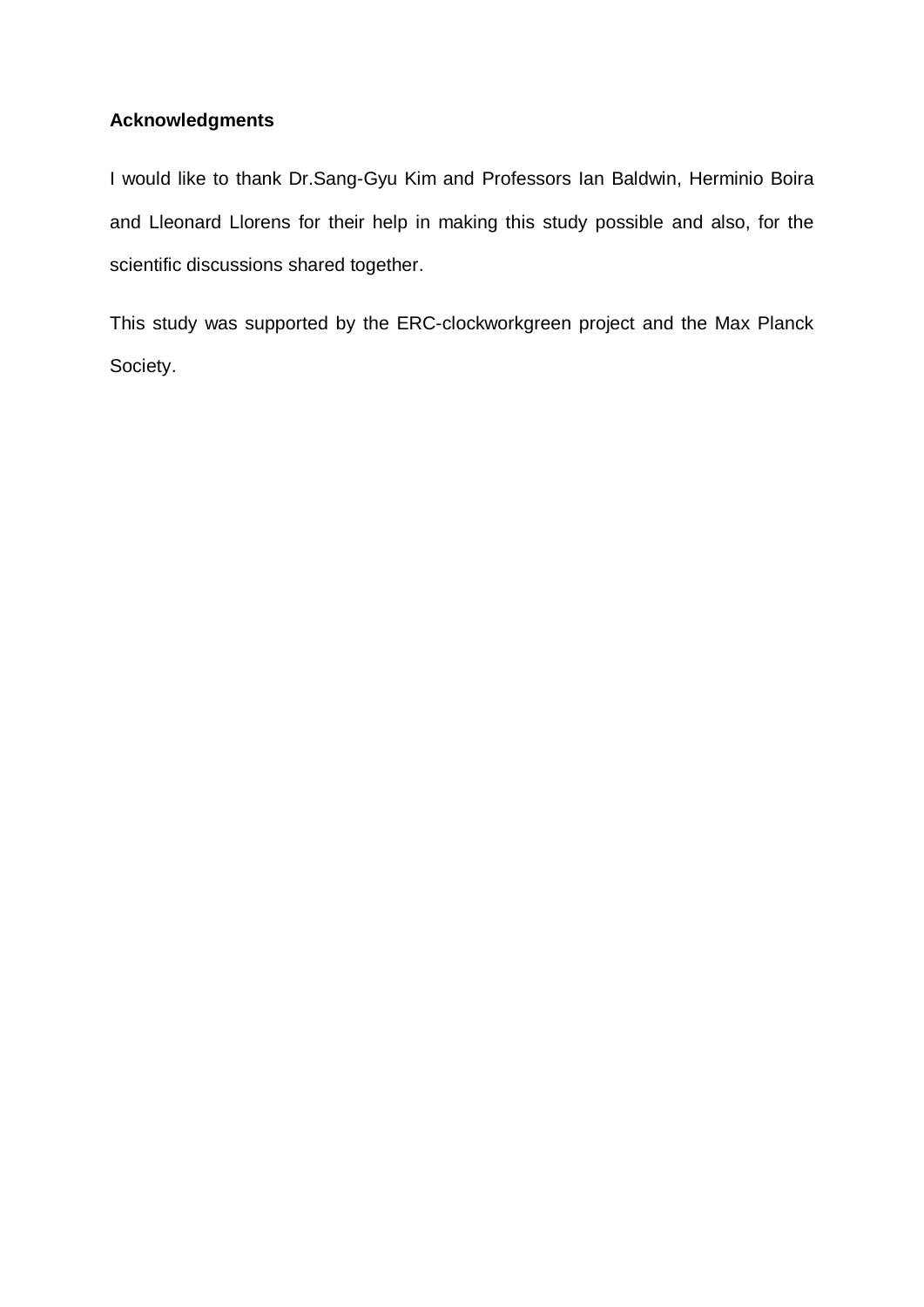#### **References**

- 1. Kessler, D., Diezel, C. & Baldwin, I. T. Changing pollinators as a means of escaping herbivores. Current biology 20, 237–42 (2010)
- 2. Baldwin, I. T., Preston, C., Euler, M. & Gorham, D. Patterns and Consequences of Benzyl Acetone Floral Emissions from Nicotiana attenuata Plants. Journal of Chemical Ecology 23, 2327–2343 (1997)
- 3. Nepi, M. & Stpiczyńska, M. The complexity of nectar: secretion and resorption dynamically regulate nectar features. Die Naturwissenschaften 95, 177–84 (2008)
- 4. Eisikowitch, D. & Rotem, R. Flower orientation and color change in *Quisqualis indica* and their possible role in pollinator partitioning. *Botanical Gazette* **148**, 175–179 (1987)
- 5. Rivas-Martínez, S. Syntaxonomical Synopsis of the potential natural plant communities of North America, I. Itinera Geobotanica 10, 5–148 (1997)
- 6. Kessler, D. et al. Unpredictability of nectar nicotine promotes outcrossing by hummingbirds in Nicotiana attenuata. The Plant journal 71, 529–38 (2012)
- 7. Bhattacharya, S., Diezel, C. & Baldwin, I. T. Adaptative mate selection in a native tobacco. Manuscript submitted for publication (2013)
- 8. Bhattacharya, S. & Baldwin, I. T. The post-pollination ethylene burst and the continuation of floral advertisement are harbingers of non-random mate selection in Nicotiana attenuata. The Plant journal 71, 587–601 (2012)
- 9. de Marian, M. Observation botanique. Histoire de l'Académie Royale des Sciences 35 (1729)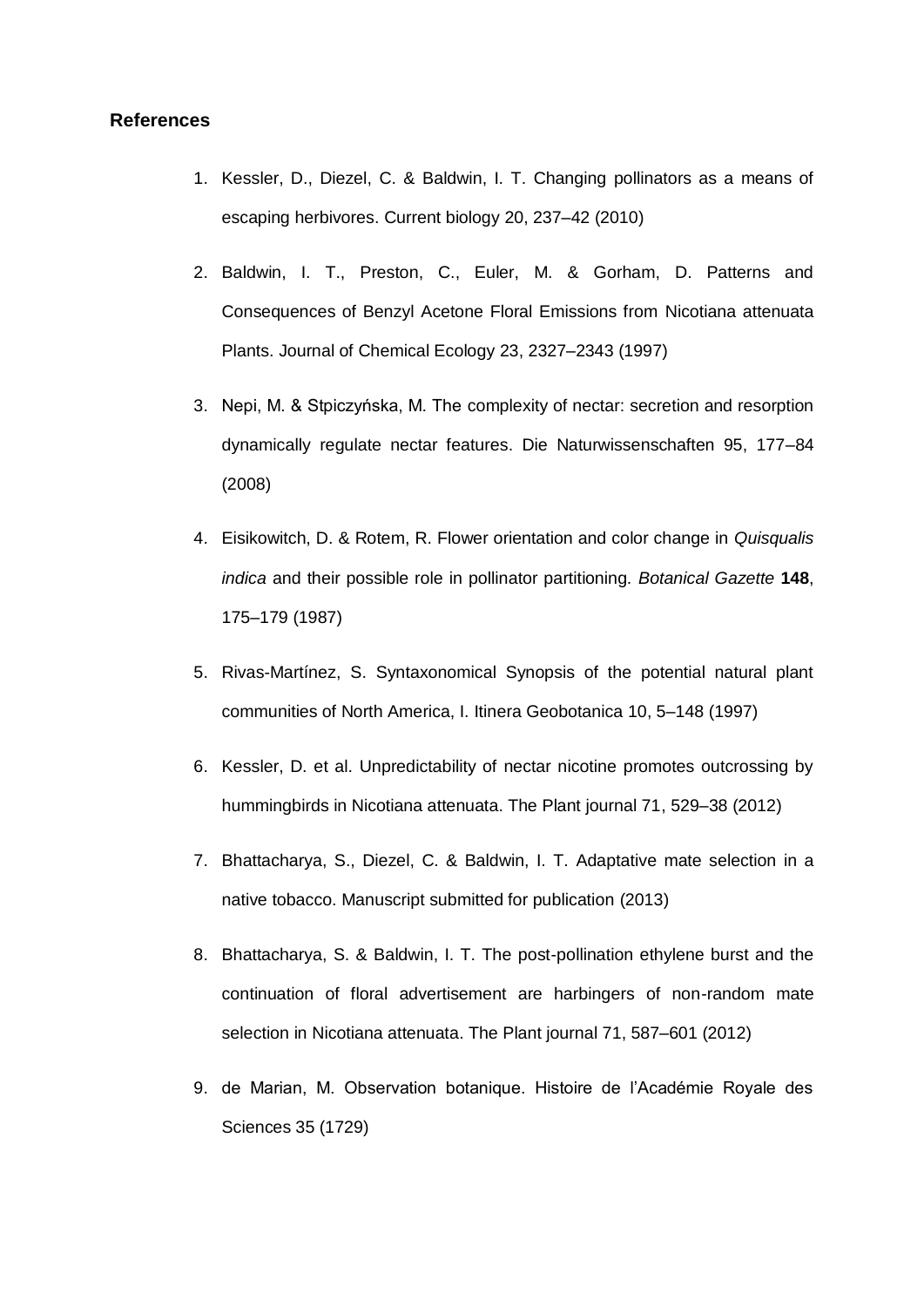- 10. Celaya, R. & Liscum, E. Phototropins and Associated Signaling: Providing the Power of Movement in Higher Plants. Photochemistry and photobiology 81, 73–80 (2005)
- 11. Watahiki, M. & Yamamoto, K. The massugu1 mutation of Arabidopsis identified with failure of auxin-induced growth curvature of hypocotyl confers auxin insensitivity to hypocotyl and leaf. *Plant physiology* 419–426 (1997)
- 12. Vandenbussche, F. et al. The auxin influx carriers AUX1 and LAX3 are involved in auxin-ethylene interactions during apical hook development in Arabidopsis thaliana seedlings. Development 137, 597–606 (2010).
- 13. Thimann, K. V. The cholodny-went "theory". *Plant Molecular Biology Reporter* **10**, 103–104 (1992).
- 14. Moran, N. Rhythmic leaf movements: physiological and molecular aspects. *Rhythms in Plants* 3–37 (2007)
- 15. Volkov, A. G., Adesina, T., Markin, V. S. & Jovanov, E. Kinetics and mechanism of *Dionaea muscipula* trap closing. *Plant physiology* **146**, 694–702 (2008).
- 16. Wang, Y., Meng, L.-L., Yang, Y.-P. & Duan, Y.-W. Change in floral orientation in *Anisodus luridus* (Solanaceae) protects pollen grains and facilitates development of fertilized ovules. American journal of botany 97, 1618–24 (2010)
- 17. Krügel, T., Lim, M., Gase, K., Halitschke, R. & Baldwin, I. T. Agrobacteriummediated transformation of Nicotiana attenuata, a model ecological expression system. *Chemoecology* **12**, 177–183 (2002).